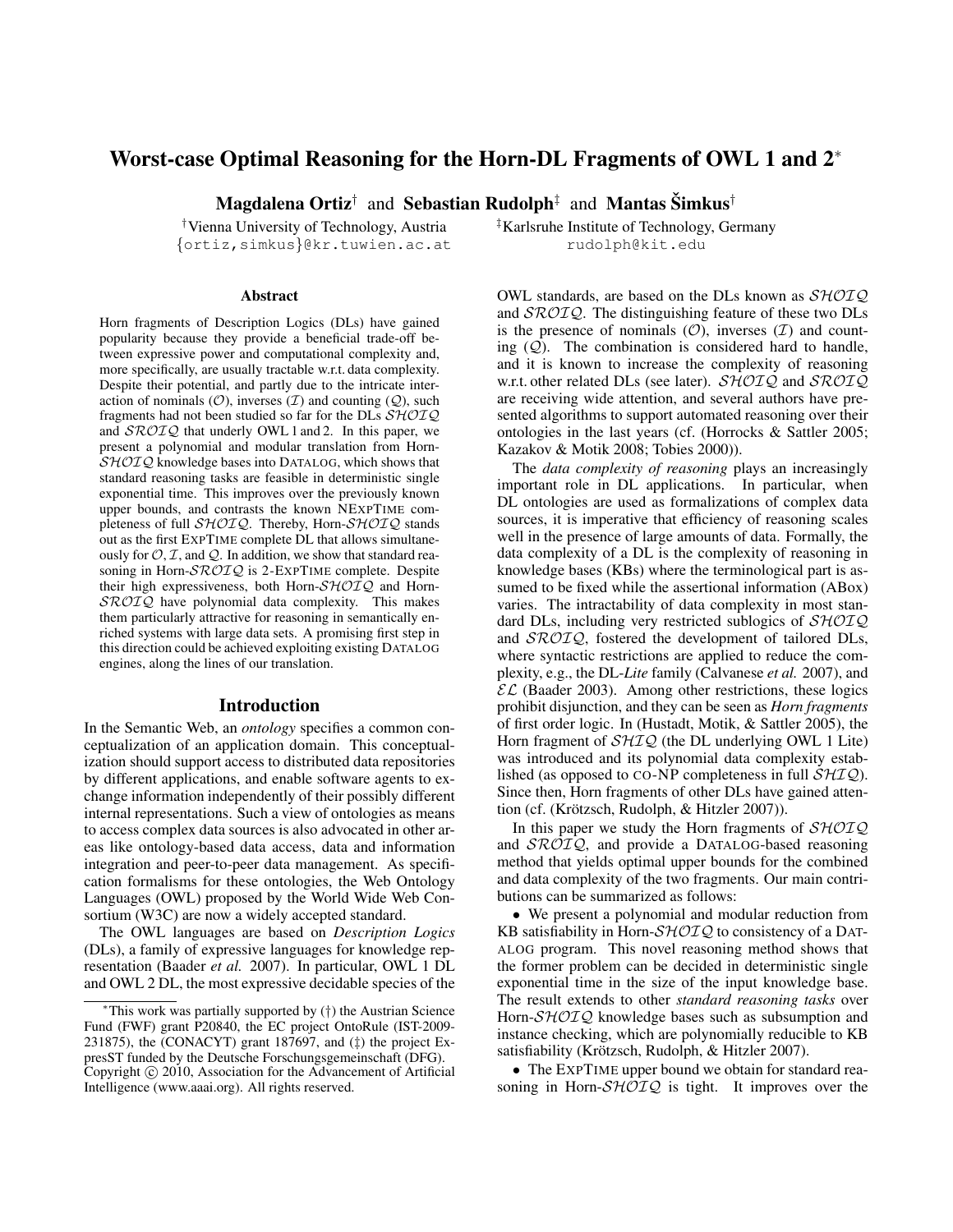previously known upper bounds, and contrasts the known NEXPTIME completeness of full SHOIQ. Notably, Horn- $SHOTQ$  stands out as the first DL in EXPTIME complete DL allowing simultaneously for  $\mathcal{O}, \mathcal{I}$ , and  $\mathcal{Q}$ .

• We show that standard reasoning in Horn- $\mathcal{SROTQ}$  is 2-EXPTIME complete. The upper bound follows from our DATALOG reduction together with a (possibly exponential) translation from Horn-SROIQ into Horn-SHOIQ. The lower bound is given by a reduction of a deterministic Turing machine running in double exponential time. In contrast, full *SROIQ* is 2-NEXPTIME complete (Kazakov 2008).

• Finally, via the DATALOG encoding, we show that despite their high expressiveness, both Horn- $\mathcal{SHOIQ}$  and Horn-SROIQ have polynomial data complexity.

In summary, our results identify Horn-SHOIQ and Horn-SROIQ as particularly attractive DLs for knowledge representation and reasoning in semantically enriched systems with large data sets. A promising next step in this direction could be to exploit existing efficient DATALOG engines for reasoning over ontologies in these expressive logics, along the lines of our translation.

### The DLs Horn-SROIQ and Horn-SHOIQ

The DL SROIQ was introduced in (Horrocks, Kutz, & Sattler 2006). Here we define Horn- $\mathcal{SROIQ}$ , a fragment of  $\mathcal{SROTQ}$  that disallows disjunction, establishing a correspondence to a Horn fragment of first-order logic with equality. Without loss of generality, we focus on a normal form close to the one in (Krötzsch, Rudolph, & Hitzler 2007).

As usual, we assume countably infinite sets  $N_c$ ,  $N_R$  and  $N_I$ of *concept names*, *role names*, and *individuals* respectively; we also assume  $\{\top, \bot\} \subset \mathsf{N}_{\mathsf{C}}$ . If  $p \in \mathsf{N}_{\mathsf{R}}$ , then p and  $p^-$  are *roles*, and their respective *inverses* are  $\bar{p} = p^{-}$  and  $\bar{p} = p$ .

As in full SROIQ, a *generalized role inclusion axiom* (RIA) has the form  $s_1 \circ \ldots \circ s_n \sqsubseteq r$ , where r and each  $s_i$  are roles. A set of RIAs  $R$  is *regular* if there is a strict partial order  $\prec$  on the roles such that  $s \prec r$  iff  $\bar{s} \prec r$ , and each RIA in R is of one of the forms (i) to (v) in Table 1. The *simple roles* in R are defined inductively: (a)  $p \in N_R$  is simple if each RIA with p in its right-hand-side has the form  $s \sqsubseteq p$  for some simple s; and (b)  $p^-$  is simple if p is simple.

A *TBox* T is of the form  $\mathcal{R} \cup \mathcal{T}'$ , where  $\mathcal{R}$  is a regular set of RIAs and  $T'$  is a set of axioms of the forms (vi) to (xii) in Table 1.<sup>1</sup> A Horn- $\mathcal{SROIQ}$  knowledge base (KB) is a tuple  $K = \langle T, A \rangle$ , where T is a TBox and the *ABox* A is a non-empty set of *assertions* of the forms (xiii) and (xiv).

The DL Horn- $\mathcal{SHOIQ}$  is obtained by restricting Horn- $\text{SROTQ}$  as follows: 1. only RIAs of the forms (i), (ii') and (v) are allowed; 2. *disjointness axioms* (vi) are disallowed; and 3. concepts of the form ∃r.Self are disallowed.

The semantics of KBs is given by *interpretations*  $\mathcal{I}$  =  $\langle \Delta^{\mathcal{I}}, \cdot^{\mathcal{I}} \rangle$ , which map each  $a \in \mathsf{N}_1$  to some  $a^{\mathcal{I}} \in \Delta^{\mathcal{I}}$ , each  $A \in N_{\mathsf{C}}$  to some  $A^{\mathcal{I}} \subseteq \Delta^{\mathcal{I}}$ , and each  $r \in N_{\mathsf{R}}$  to some  $r^{\mathcal{I}} \subseteq \Delta^{\mathcal{I}} \times \Delta^{\mathcal{I}}$ , such that  $\top^{\mathcal{I}} = \Delta^{\mathcal{I}}$  and  $\bot^{\mathcal{I}} = \emptyset$ . The map

|        | Syntax                          | <b>Semantics</b>                                                                                                                                 |             |
|--------|---------------------------------|--------------------------------------------------------------------------------------------------------------------------------------------------|-------------|
| (i)    | $p^- \sqsubseteq p$             | $\overline{p}^{-\mathcal{I}} \subseteq p^{\mathcal{I}}$                                                                                          | <b>TBox</b> |
| (ii)   | $w \sqsubset p$                 | $w^{\mathcal{I}} \subseteq p^{\mathcal{I}}$                                                                                                      |             |
| (ii')  | $s_1 \sqsubset p$               | $s_1{}^{\mathcal{I}} \subset p^{\mathcal{I}}$                                                                                                    |             |
| (iii)  | $p \circ w \sqsubseteq p$       | $p^{\mathcal{I}} \circ w^{\mathcal{I}} \subseteq p^{\mathcal{I}}$                                                                                |             |
| (iv)   | $w \circ p \sqsubseteq p$       | $w^{\mathcal{I}} \circ p^{\mathcal{I}} \subset p^{\mathcal{I}}$                                                                                  |             |
| (v)    | $p \circ p \sqsubset p$         | $p^{\mathcal{I}} \circ p^{\mathcal{I}} \subset p^{\mathcal{I}}$                                                                                  |             |
| (vi)   | Disj(s, s')                     | $s^{\mathcal{I}} \cap s'^{\mathcal{I}} = \emptyset$                                                                                              |             |
| (vii)  | $A \sqcap B \sqsubseteq C$      | $A^{\mathcal{I}} \cap B^{\mathcal{I}} \subset C^{\mathcal{I}}$                                                                                   |             |
| (viii) | $A \sqsubset \forall r.B$       | $A^{\mathcal{I}} \subseteq \{d \mid \forall d'. \langle d, d' \rangle \in r^{\mathcal{I}} \rightarrow d' \in B^{\mathcal{I}}\}\$                 |             |
| (ix)   | $A \sqsubset \exists r.B$       | $A^{\mathcal{I}} \subseteq \{d \mid \exists d'. \langle d, d' \rangle \in r^{\mathcal{I}} \wedge d' \in B^{\mathcal{I}}\}\$                      |             |
| (x)    | $\exists r.A \sqsubseteq B$     | $\{d \mid \exists d'.\langle d, d'\rangle \in r^{\mathcal{I}} \wedge d' \in B^{\mathcal{I}}\}\subseteq A^{\tilde{\mathcal{I}}}$                  |             |
| (xi)   | $A \sqsubseteq \leqslant 1 s.B$ | $A^{\mathcal{I}} \subseteq \{d \mid N_{s,B}^{\mathcal{I}}(d) \leq 1\}$<br>$A^{\mathcal{I}} \subseteq \{d \mid N_{s,B}^{\mathcal{I}}(d) \geq m\}$ |             |
| (xii)  | $A \sqsubseteq \geq m s.B$      |                                                                                                                                                  |             |
| (xiii) | a:A                             | $a^{\mathcal{I}} \in A^{\mathcal{I}}$                                                                                                            | ABox        |
| (xiv)  | (a,b):r                         | $\langle a^{\mathcal{I}}, b^{\mathcal{I}} \rangle \in r^{\mathcal{I}}$                                                                           |             |

Table 1: Syntax and semantics of Horn- $\mathcal{SROIQ}$ . Here  $m \geq 0$ ,  $a, b \in \mathbb{N}_1, p \in \mathbb{N}_{\mathbb{R}}, r$  is a role, and s and s' are simple roles. Further,  $w = s_1 \circ \dots \circ s_n$   $n \ge 1$  and, for each  $1 \le i \le n$ ,  $s_i$  is a role with  $s_i \prec p$ . *Concepts A, B,* and C are either concept names, *nominals* of the form  $\{a\}$ , or of the form ∃p.Self. For an interpretation *I*, we have  $w^{\mathcal{I}} = s_1^{\mathcal{I}} \circ \dots \circ s_n^{\mathcal{I}}$ , where  $\circ$  is overridden to denote relational composition,  $(p^{-})^{\mathcal{I}} = \{ \langle d', d \rangle \mid \langle d, d' \rangle \in p^{\mathcal{I}} \}, \{a\}^{\mathcal{I}} =$  ${a<sup>\mathcal{I}}</sup>$ </sup>, and  $(\exists p.\text{Self})^{\mathcal{I}} = {d \mid \langle d, d \rangle \in p^{\mathcal{I}}}$ . Finally,  $N_{s,B}^{\mathcal{I}}(d)$  denotes the cardinality of the set  $\{d' \mid \langle d, d' \rangle \in s^{\mathcal{I}} \wedge d' \in B^{\mathcal{I}}\}\.$  The boldface roman numbers indicate the expressions that may appear in normal Horn- $\mathcal{ALCHOLQ}_\text{Self}^{\text{Disj}}$  KBs.

 $\cdot^{\mathcal{I}}$  is extended to all concepts and roles as usual, cf. Table 1. We say that *I* is a model of *K*, in symbols  $I \models K$ , if it satisfies all axioms in the TBox and all assertions in the ABox. The *KB satisfiability* problem consists on deciding, for a given a KB K, whether there is an T such that  $\mathcal{I} \models \mathcal{K}$ .

Finally, we observe that every Horn- $\mathcal{SROTQ}$  KB  $\mathcal K$  can be rewritten into an equisatisfiable  $K'$  as follows: 1. axioms of the form  $\exists r.A \sqsubseteq B$  are rewritten as  $A \sqsubseteq \forall \overline{r}.B;$ 2.  $\geq m s.B$  is expressed via auxiliary roles, Disj and ∃ (cf. (Rudolph, Krötzsch, & Hitzler 2008)); and 3. RIAs with non-simple roles are eliminated using the standard automaton encoding provided in (Kazakov 2008). The resulting K' is a *normal Horn-ALCHOIQ*<sup>Disj</sup> KB. Step 1 is polynomial in K, and so is 2 assuming that in each  $\geq m s.B$ , m is encoded in unary. For full  $\mathcal{SROTQ}$  step 3 may result in an exponentially larger KB, but it remains polynomial for Horn-SHOIQ.

Proposition 1. *For every Horn-*SROIQ *KB* K*, there is a normal Horn-*ALCHOIQDisj Self *KB* K<sup>0</sup> *that is satisfiable iff* K is. The size of  $K'$  is bounded by an exponential function in *the size of* K*, and* K<sup>0</sup> *can be effectively constructed from* K *in single exponential time. If* K *is in Horn-*SHOIQ*, then the* size of  $K'$  and the time required to construct it are polynomi*ally bounded (assuming that numbers are encoded unary).*

### Deciding KB satisfiability

In this section we provide a method to decide the satisfiability of a given normal Horn- $\mathcal{ALCHOLQ}_{\mathsf{Self}}^{\mathsf{Disj}}$  KB K by a polynomial reduction to DATALOG. The language of DATA-LOG that we employ is formally defined next.

<sup>&</sup>lt;sup>1</sup>RIAs and role assertions are usually considered to constitute a third component called RBox; we consider them part of the TBox instead. The other role assertions usually allowed in  $\mathcal{SROTQ}$  are expressible in the usual way, cf. (Horrocks, Kutz, & Sattler 2006).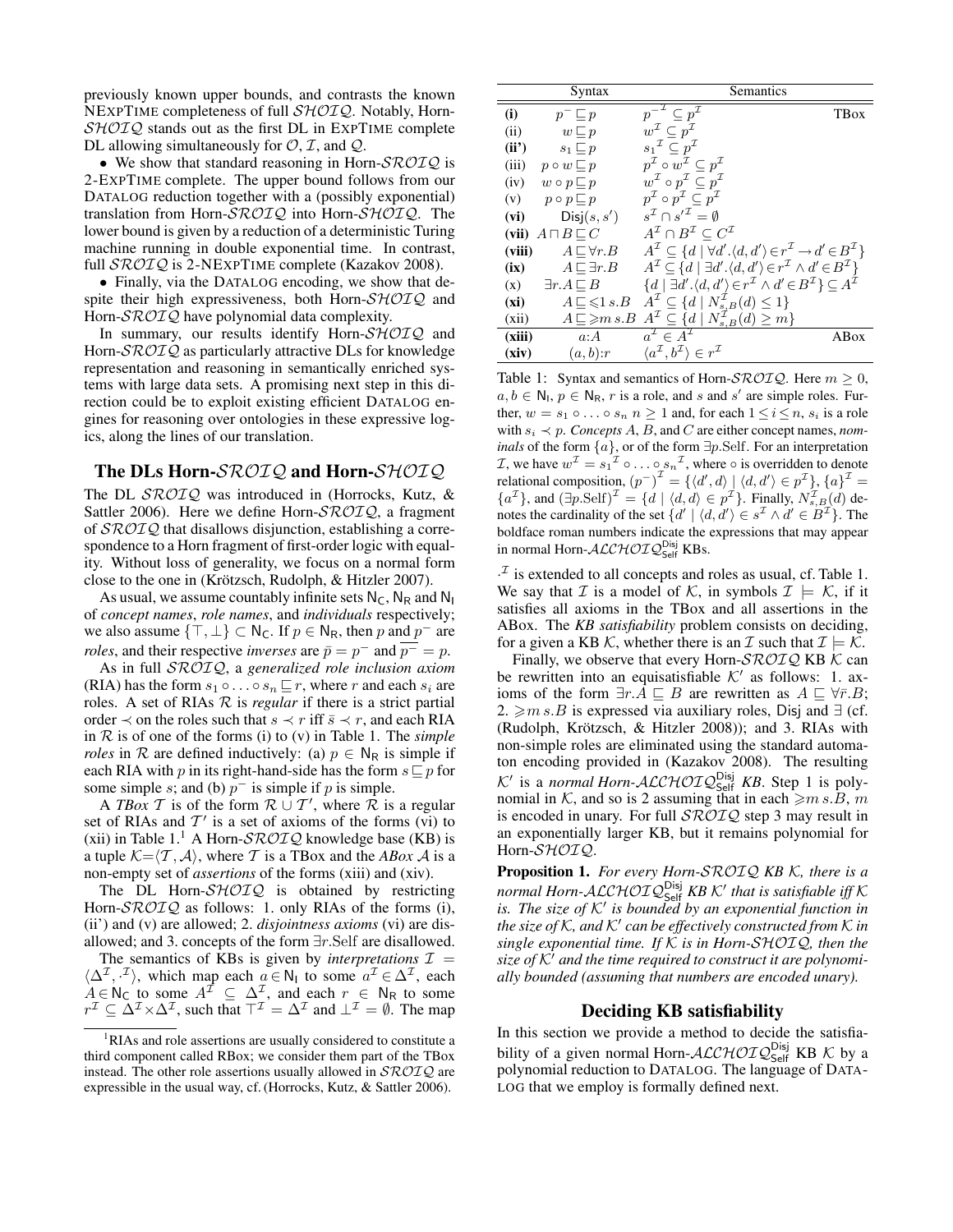## DATALOG<sup>S</sup>

We introduce an extension of standard DATALOG that we call DATALOG<sup>S</sup> . It supports *set sorts* that facilitate the manipulation of sets, allowing for a simpler description of the reduction. We will see below that DATALOG<sup>S</sup> is not more expressive and can be rewritten into the standard one.

**Definition 1** (DATALOG<sup>S</sup>). Fix a countably infinite set C of constants. We call C *the element sort*. Given any finite  $S \subset \mathsf{C}$ ,  $2^S$  is called an S-sort (and a *set sort* if the particular S is not relevant). The element sort and all set sorts are *sorts*. Let N<sub>Rel</sub> be a countably infinite set of *relation names*, where each R  $\in$  N<sub>Rel</sub> is associated to an arity  $n(R) \geq 0$ . Each  $R \in N_{\text{Rel}}$  is assigned a *sort function*  $\sigma_R$  that maps each position  $0 < i \leq n(R)$  to a sort. The *sort signature* of R is  $\Sigma(R) = \{S | \exists i \in \{1, \ldots, n(R)\} : \sigma_R(i) \text{ is an } S\text{-sort}\}.$ 

For each sort  $S$ , let  $V^S$  be a countably infinite set of  $S$ *variables*. Then each  $t \in V^S \cup S$  is an  $\tilde{S}$ -term.<sup>2</sup> Additionally, if S is a set sort and  $t_1$  and  $t_2$  are S-terms, then  $t_1 \cup t_2$ is an S-term. Then an *atom* is an expression  $R(t_1, \ldots, t_n)$ , where for each  $1 \leq i \leq n(\mathsf{R})$ ,  $t_i$  is an  $\sigma_{\mathsf{R}}(i)$ -term.

A *rule* is an expression R of the form  $b_1, \ldots, b_n \rightarrow h$ , where  $\{b_1, \ldots, b_n\}$  is a possibly empty set of *body* atoms, and h is a *head* atom or blank. If h is blank, R is a *constraint.* For each rule R we require *safety*: each variable occurring in a head atom of  $R$  also occurs in some body atom of  $R$ . Rules with no body atoms are *facts*, all other rules are *intensional rules*. A *program* is a finite set of rules. The *sort signature*  $\Sigma(P)$  of P is the union of  $\Sigma(R)$  over all relations R of P. A term (resp., atom, rule, program) is *ground* if it contains no variables. A ground rule  $R'$  is a *ground instance* of a rule  $R$ if  $R'$  can be obtained from  $R$  by replacing each  $S$ -variable occurring in R by some ground term  $t \in S$ .

An *interpretation* I for a program P maps each n-ary relation R of P to a set  $R^I \subseteq \sigma_R(1) \times \cdots \times \sigma_R(n)$ . The *evaluation*  $e(t)$  of a ground S-term t is defined as follows: (i)  $e(t) = t$  if  $t \in S$ , and (ii)  $e(t) = e(t_1) \cup e(t_2)$  if  $t = t_1 \underline{\cup} t_2$ . A ground atom  $R(t_1, \ldots, t_n)$  is *true in I* if  $\langle e(t_1), \ldots, e(t_n) \rangle \in \mathsf{R}^I$ . I satisfies a ground constraint r, if  $r$  contains a body atom that is false in  $I$ . For all remaining ground rules  $r$ ,  $I$  *satisfies*  $r$  if the head atom of  $r$  is true in  $I$ whenever all body atoms of r are true in I. I is a *model* of a program P if I satisfies each ground instance of each rule in P. P is consistent if it has model. Given two interpretations I and J for P, we write  $J \prec I$  if (i) for each relation R of P, we have  $R^{J} \subseteq R^{I}$ , and (ii) for some relation R the inclusion is strict. A model I of P is *minimal* if there exists no model *J* of *P* such that  $J \prec I$ .

A (standard) DATALOG program  $P$  is a DATALOG<sup>S</sup> program with  $\Sigma(P) = \emptyset$ . As in the standard case, every consistent DATALOG<sup>S</sup> program  $P$  has a unique minimal model, called the *least model* of P.

**Example 1.** The following DATALOG<sup>S</sup> program P, where all arguments have sort  $2^{\tilde{S}}$  (i.e., are of  $\tilde{S}$ -sort), defines the subset relation over  $2^S$ :

|                            | $\rightarrow$ Set $(S)$ ,                                                |
|----------------------------|--------------------------------------------------------------------------|
| $\mathsf{Set}(X \sqcup Y)$ | $\rightarrow$ Set $(X)$ ,                                                |
|                            | $\mathsf{Set}(X \sqcup Y) \rightarrow \mathsf{SubsetOf}(X, X \sqcup Y).$ |

Indeed, for any  $t_1, t_2 \subseteq S$ , if I is the least model model of *P* then SubsetOf( $t_1, t_2$ ) is true in *I* iff  $t_1 \subseteq t_2$ .

Given the above (polynomial) axiomatization of the subset relation for an  $S$ -sort, we can w.l.o.g. assume the availability in DATALOG<sup>S</sup> of a 'built-in'  $\subseteq$  predicate, which we use in infix notation. We further use  $c \in t$  as an abbreviation for  ${c} \subset t$ , and use ∪ in place of ∪ in what follows.

Recall that consistency in plain DATALOG is EXPTIMEcomplete. If the intensional rules are fixed, i.e., the case of data complexity, the problem drops to PTIME-completeness (see e.g. (Dantsin *et al.* 2001)). The presence of set sorts in DATALOG<sup>S</sup> does not increase the complexity: via a polynomial translation into DATALOG, which is given in the appendix, we obtain the following result.

Theorem 2. *Testing consistency of a* DATALOG<sup>S</sup> *program* P *is feasible in exponential time in the combined size of* P  $\Sigma(P)$ *. If the intensional rules and the sort signature*  $\Sigma(P)$ *of* P *are fixed, checking consistency of* P *is feasible in polynomial time in the size of* P*.*

### Reduction to DATALOG<sup>S</sup>

Assume a normal Horn- $\text{ALCHOTQ}_{\text{Self}}^{\text{Disj}}$  KB  $\mathcal{K} = \langle T, \mathcal{A} \rangle$ . We present here a (polynomial) satisfiability preserving translation of K into a DATALOG<sup>S</sup> program  $P_{\mathcal{K}}$ , which can in turn be polynomially converted into plain DATALOG.

The challenge is the following:  $K$  might have infinite (and only infinite) models, while models of DATALOG programs are always finite relational structures. For this reason, we do not use rules to build models of  $K$ . Instead, we use rules to derive the different combinations of concepts (*types*) and the different relations between types that *must appear* in every model of  $K$ . If no contradictions are encountered in this derivation, then a model of  $K$  exists and it can be assembled from the derived types and relations. We exploit the fact that  $K$  is Horn: by explicating the relevant relations that must appear in *every* model of K, we obtain one single *universal* model whenever  $K$  is satisfiable. Furthermore, due to the absence of disjunction, this derivation can be carried out deterministically using DATALOG.

**Definition 2.** We denote by  $N_R(\mathcal{K})$  (resp.,  $N_I(\mathcal{K})$ ,  $N_I(\mathcal{T})$ ) the set of all role names (resp., individuals) occurring in  $K$ (resp., T), and we let  $\overline{N_R}(\mathcal{K}) = N_R(\mathcal{K}) \cup \{\bar{r} \mid r \in N_R(\mathcal{K})\}.$  $C(\mathcal{K})$  denotes the following set of concepts: (1) if  $C \in N_{\mathbb{C}}$ or  $C = \{a\}$  for some  $a \in N_1(\mathcal{T})$ , and C occurs in K, then  $C \in C(\mathcal{K})$ , and (2) ∃r.Self  $\in C(\mathcal{K})$  for every  $r \in N_R(\mathcal{K})$ . A *type* is any set  $\tau \subseteq C(K)$ . For each element d in the domain of an interpretation  $\mathcal{I}$ , we say that d *realizes a type*  $\tau$ , if  $d \in \bigcap_{C \in \tau} C^{\mathcal{I}}$ , i.e. d satisfies each concept in  $\tau$ .<sup>3</sup>

For the encoding, we view roles, individuals, and concepts as constants. To manipulate types and sets of roles,

<sup>2</sup>By allowing the use *sets of constants* as (syntactic) terms, we tacitly assume that they have a suitable syntactic representation.

<sup>&</sup>lt;sup>3</sup>Note that  $\tau$  only needs to be contained in the set of concepts C such that  $d \in C^{\mathcal{I}}$ , but not to be equal to it.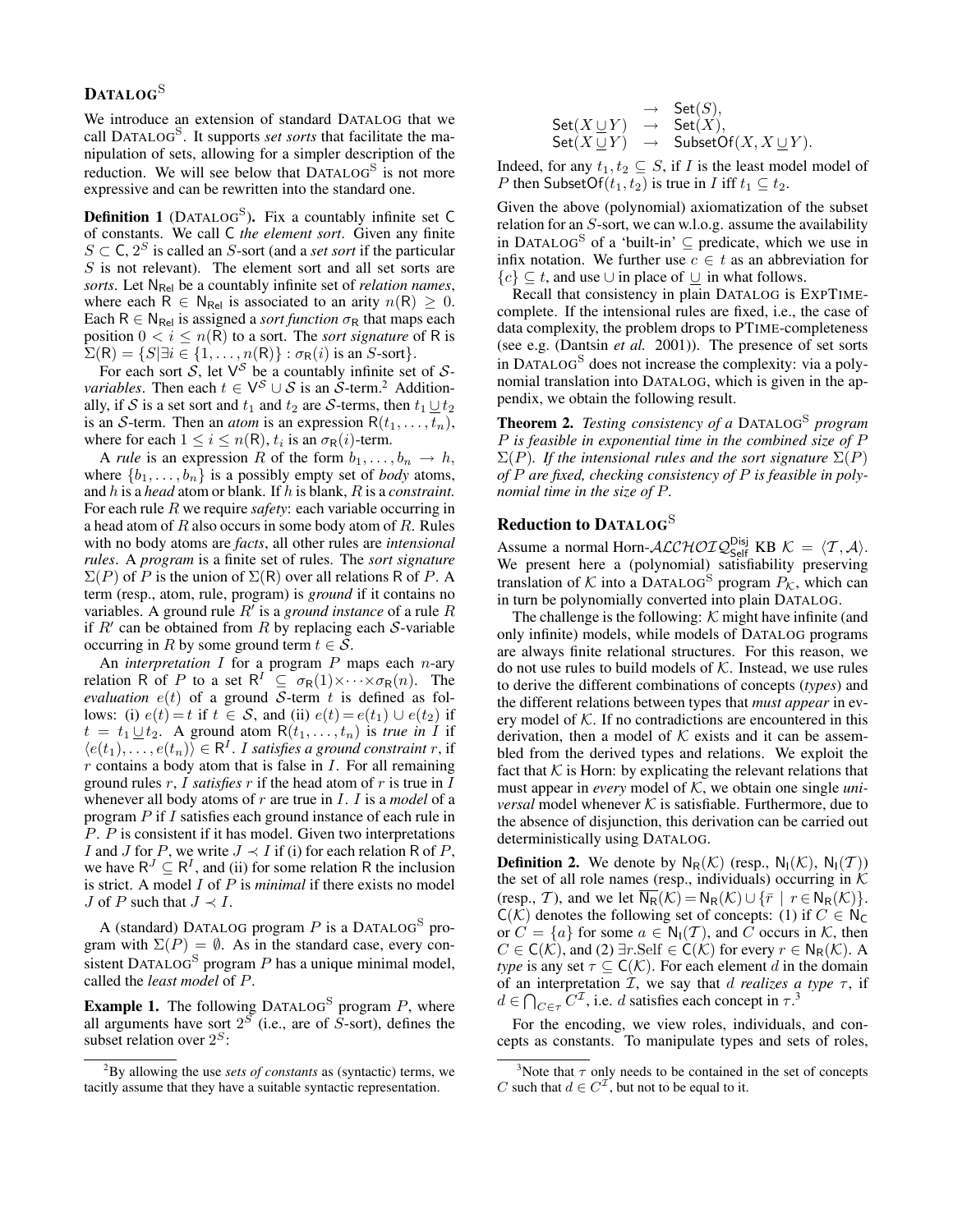we use two set sorts: argument positions of  $C(\mathcal{K})$ -sort and  $N_R(\mathcal{K})$ -sort are used for subsets of  $C(\mathcal{K})$  (i.e. types) and subsets of  $\overline{N_R}(\mathcal{K})$ , respectively. In the following we use (possibly subscripted) variables  $T, R, X$  for types, sets of roles and individuals, respectively.

The rules of  $P_K$  define several relations over individuals, types, and sets of roles. In particular they define two relations called realized and enf. The former will store the types realized in models of  $K$ , while enf will provide triples  $\langle \tau_1, \rho, \tau_2 \rangle$  which, intuitively, read as follows: if an element d realizes  $\tau_1$ , then it must have a successor d' such that d and d' are related by the roles in  $\rho$ , and d' realizes  $\tau_2$ . As we shall see,  $K$  is satisfiable iff a model can be built using the types and sets of roles in these relations.

We now provide the rules of  $P_K$ , which define realized, enf, and several auxiliary relations.

Basic implications. First we introduce the binary relation imp over types: intuitively,  $imp(\tau_1, \tau_2)$  is true iff  $\tau_1$  *implies*  $\tau_2$ , i.e., if in every model of K, every d that realizes  $\tau_1$  also realizes  $\tau_2$ .

Since imp must capture all concept implications that arise from the TBox axioms, we initialize it with a ground fact for each axioms of type  $A \sqcap B \sqsubseteq C$  in T as follows:

$$
\rightarrow \mathsf{imp}(\{A, B\}, \{C\}).\tag{1}
$$

The imp relation must be *implicational* in the sense that it is closed under the following rules:

$$
\rightarrow \text{imp}(\{\}, \{\top\}), \qquad \rightarrow \text{imp}(\{\bot\}, \mathsf{C}(\mathcal{K})),
$$
\n
$$
T_1 \subseteq T_2 \rightarrow \text{imp}(T_2, T_1),
$$
\n
$$
\text{imp}(T_1, T_2), \text{imp}(T_2, T_3) \rightarrow \text{imp}(T_1, T_3),
$$
\n
$$
\text{and, for each } C \in \mathsf{C}(\mathcal{K}),
$$
\n
$$
\text{imp}(T_1, T_2) \rightarrow \text{imp}(T_1 \cup \{C\}, T_2 \cup \{C\}).
$$
\n(2)

Enforced relations. The enf predicate is a ternary relation with sorts  $\langle C(\mathcal{K}), \overline{N_R}(\mathcal{K}), C(\mathcal{K})\rangle$ . Formally, a type  $\tau_1$  *enforces* a  $\rho$ -successor  $\tau_2$ , if in every model  $\mathcal I$  of  $\mathcal K$ , for each domain element d that realizes  $\tau_1$ , there exists an element d' realizing  $\tau_2$  such that  $\langle d, d' \rangle \in \bigcap_{r \in \rho} r^{\mathcal{I}}$ .

We initialize enf with the following fact for each axiom of type  $A \sqsubseteq \exists r.B$  in T:

$$
\rightarrow \text{ enf}(\{A\}, \{r\}, \{B\}). \tag{3}
$$

Further, if  $\tau_1$  enforces a  $\rho$ -successor  $\tau_2$ , then any  $\tau'_1$  that implies  $\tau_1$  also enforces an  $\rho$ -successor realizing  $\tau_2$ , and every  $\tau_2'$  implied by  $\tau_2$ . This is ensured with the following rule:

$$
\mathsf{enf}(T_1,R,T_2),\mathsf{imp}(T_1',T_1),\mathsf{imp}(T_2,T_2')\to\mathsf{enf}(T_1',R,T_2')\;\; (4)
$$

To ensure satisfiability of  $K$ , we require that for every tuple in the enf relation,  $\rho$  is compatible with the RIs in  $\mathcal{T}$ . This is achieved with the following rules for each  $r \sqsubseteq s$  in T:

$$
\begin{array}{l}\n\text{enf}(T_1, R, T_2), r \in R \to \text{enf}(T_1, R \cup \{s\}, T_2) \\
\text{enf}(T_1, R, T_2), \bar{r} \in R \to \text{enf}(T_1, R \cup \{\bar{s}\}, T_2).\n\end{array} \tag{5}
$$

Also, if the enf relation contains a tuple  $\langle \tau_1, \rho, \tau_2 \rangle$  where  $\rho$  violates some disjointness axiom, then the type  $\tau_1$  causes an inconsistency. This is reflected in the following rules for each axiom  $Disj(r, s)$  in T:

$$
\begin{array}{l}\n\text{enf}(T_1, R, T_2), \{r, s\} \subseteq R \rightarrow \text{imp}(T_1, \{\bot\}), \\
\text{enf}(T_1, R, T_2), \{\bar{r}, \bar{s}\} \subseteq R \rightarrow \text{imp}(T_1, \{\bot\}).\n\end{array} \tag{6}
$$

The effect of GCIs of the form  $A \sqsubseteq \forall r.B$  is also captured in the enf relation. First, if some  $\tau$  enforces a  $\rho$ -successor that realizes  $\tau_2$ , and we have  $A \in \tau$  and  $r \in \rho$ , then the successor must also satisfy B. On the other hand, if  $\rho$  contains the inverse of r and  $A \in \tau_2$ , then each element realizing  $\tau_1$  must also satisfy B. Hence, for all axioms of type  $A \sqsubseteq \forall r.B$ , we have:

$$
\text{enf}(T_1, R, T_2), A \in T_1, r \in R \to \text{enf}(T_1, R, T_2 \cup \{B\}),
$$
  
\n
$$
\text{enf}(T_1, R, T_2), \bar{r} \in R, A \in T_2 \to \text{imp}(T_1, \{B\}).
$$
 (7)

For handling the number restrictions we set up a new predicate inv that holds between a set of roles and its role-wise inverse. This is easily done using the next two rules for each  $r \in N_R(\mathcal{K})$ :

$$
\rightarrow inv({r}, {\bar{r}}),
$$
  
 
$$
inv(R_1, R_2) \rightarrow inv(R_1 \cup {r}, R_2 \cup {\bar{r}}).
$$
 (8)

We deal with the axioms  $A \subseteq \leq 1r.C$  by appropriately merging types and sets of roles. We have to consider two situations. First, if a type enforces several successor types, then they must be merged if the number restrictions apply. This is done by adding for each  $A \sqsubseteq \leq 1r.C \in \mathcal{T}$  the rule:

enf
$$
(T, R_1, T_1)
$$
, enf $(T, R_2, T_2)$ ,  
\n $A \in T, r \in R_1, r \in R_2$ ,  
\n $C \in T_1, C \in T_2 \to \text{enf}(T, R_1 \cup R_2, T_1 \cup T_2)$  (9)

The second, slightly more complicated situation, is the following. Assume an axiom  $A \subseteq \leq 1r.C$ , and assume that some type  $\tau_2$  with  $A \in \tau_2$  enforces a  $\rho_2$ -successor  $\tau_3$  with  $r \in \rho_2$  and  $C \in \tau_3$ . Suppose also that  $\tau_2$  is itself enforced as an  $\rho_1$ -successor of some  $\tau_1$  with  $\bar{r} \in \rho_1$  and  $C \in \tau_1$ . In this case we need to 'merge'  $\tau_1$  and  $\tau_3$ , along with the corresponding roles. I.e. any domain element realizing  $\tau_1$  must also realize  $\tau_3$ , and the roles relating  $\tau_1$  and  $\tau_2$  must be augmented with the role-wise inverse of  $\rho_2$ . This is captured by the following pair of rules for each  $A \sqsubseteq \leq 1r.C$  in  $\overline{T}$ :

$$
\begin{aligned}\n\text{enf}(T_1, R_1, T_2), & \text{enf}(T_2, R_2, T_3), \\
A \in T_2, r \in R_2, \bar{r} \in R_1, \\
C \in T_1, C \in T_3, \text{inv}(R_2, R_2') \to H\n\end{aligned} \tag{10}
$$

for  $H = \text{imp}(T_1, T_3)$  and enf $(T_1, R_1 \cup R'_2, T_2)$ .

Dealing with Self-loops. So far we have treated concepts of the form ∃r.Self in the same way as concept names. Now we make sure that they are given the right semantics. First, every  $\tau$  that contains some  $\exists r$ . Self concept enforces itself as successor type:

$$
\{\exists r.\text{Self}\} \in T \to \text{enf}(T, \{r\}, T). \tag{11}
$$

Self 'loops' must also be compatible with the disjointness axioms, role inclusions, and the universal restrictions. In what follows, we will use  $\hat{r}$  to denote r if the role r is in N<sub>R</sub>, and  $\bar{r}$  otherwise. For each axiom  $Disj(r, s)$ ,  $r \sqsubseteq s$ , and  $A \sqsubseteq$  $∀r.B$  of T we have a rule (12), (13) and (14), respectively:

$$
\{\exists \hat{r}.\text{Self}, \exists \hat{s}.\text{Self}\} \in T \to \text{imp}(T, \{\bot\}),\tag{12}
$$

 $\rightarrow$  imp({ $\exists \hat{r}$ .Self}, { $\exists \hat{s}$ .Self}), (13)

 $\rightarrow$  imp({ $A$ ,  $\exists \hat{r}$ . Self}, { $B$ }). (14)

To capture the effect of number restrictions in the presence of ∃r.Self concepts, we add the following rules for each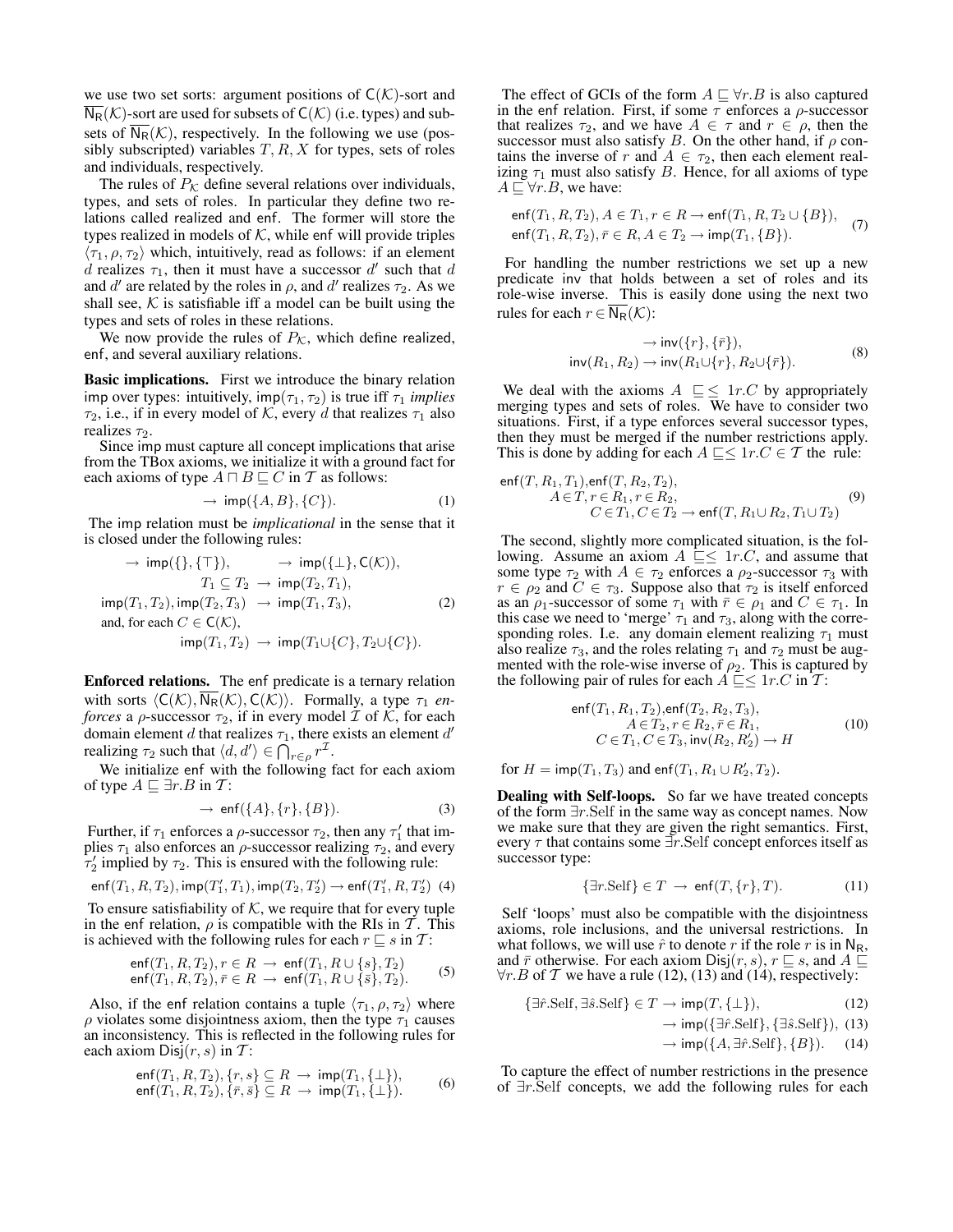$$
A \sqsubseteq \leq 1r.C \in \mathcal{T} \text{ and each } r' \in \overline{\mathsf{N}_{\mathsf{R}}}(\mathcal{K});
$$
  
\n
$$
\operatorname{enf}(T_1, R, T_2), r \in R,
$$
  
\n
$$
C \in T_2, \{A, \exists \hat{r}. \operatorname{Self} \} \subseteq T_1 \to \operatorname{imp}(T_1, T_2),
$$
  
\n
$$
\operatorname{enf}(T_1, R, T_2), \{\bar{r}, r'\} \subseteq R,
$$
  
\n
$$
C \in T_1, \{A, \exists \hat{r}. \operatorname{Self}, C\} \subseteq T_2, \to \operatorname{imp}(T_1, \{\exists r'. \operatorname{Self}\}),
$$
  
\n
$$
\operatorname{enf}(T_1, R, T_2), \{r, r'\} \subseteq R,
$$
  
\n
$$
C \in T_2, \{A, \exists \hat{r}. \operatorname{Self}\} \subseteq T_1 \to \operatorname{imp}(T_1, \{\exists r'. \operatorname{Self}\}).
$$

Nominals. There are two important things about nominals. First, if  $\{a\}$  is a nominal in T, then each model of K must realize some type  $\tau$  with  $\{a\} \in \tau$ . On the other hand, in each model of K there is a unique domain element satisfying  $\{a\}$ .

As already mentioned, we use the unary realized relation to store the realized types. Formally, a type  $\tau$  *is realized* if in any model  $\mathcal I$  of  $\mathcal K$  there exists an element that realizes  $\tau$ . Then the realization of types containing nominals is initiated by the following fact for each  $\{a\} \in C(\mathcal{K})$ :

$$
\rightarrow \text{ realized}(\{\{a\}\}) \tag{16}
$$

If a type  $\tau$  is realized, then all the types that it implies and that it enforces are also realized:

$$
\text{realized}(T_1), \text{enf}(T_1, R, T_2) \rightarrow \text{realized}(T_2) \n\text{realized}(T_1), \text{imp}(T_1, T_2) \rightarrow \text{realized}(T_2) \tag{17}
$$

Further, inconsistent types containing  $\{\perp\}$  may not be realized anywhere in the models of  $K$ :

$$
realized(\{\perp\}) \rightarrow.
$$
 (18)

To ensure the uniqueness of a domain element satisfying a nominal, we use a binary same relation over types. Intuitively, if same $(\tau_1, \tau_2)$  is true, then we must identify any pair of elements  $d_1$  and  $\overline{d_2}$  satisfying  $\tau_1$  and  $\tau_2$ , respectively. For each  $\{a\} \in \mathsf{C}(\mathcal{K})$ , we add:

$$
\text{realized}(T_1), \text{realized}(T_2), \{a\} \in T_1, \{a\} \in T_2 \to \text{same}(T_1, T_2). \tag{19}
$$

Clearly, pairs of types in the same relation imply each other, and their union is also realized:

$$
same(T_1, T_2) \rightarrow imp(T_1, T_2),
$$
  
\n
$$
same(T_1, T_2) \rightarrow realized(T_1 \cup T_2).
$$
\n(20)

Tuples in same may witness the existence of self-loops and enforced relations:

$$
enf(T_1, \{r\}, T_2), same(T_1, T_2) \to imp(T_1, \{\exists \hat{r}.Self\}),
$$
  
\n
$$
enf(T_1, R_1, T_3), enf(T_2, R_2, T_4),
$$
  
\n
$$
same(T_1, T_2), same(T_3, T_4) \to enf(T_1, R_1 \cup R_2, T_3).
$$
\n(21)

We must also take care of the relations to nominals: in the presence of number restrictions, elements that have relations to nominals might need to be identified (e.g. if they both have some nominal as  $r$  successor, and the nominal can only have one incoming  $r$  arc). In fact, whole sequences of domain elements leading to a nominal might need to be 'collapsed' into one single sequence of *pseudo nonimals*. This is captured by propagating same over the enf relation. For all axiom  $A \subseteq \subseteq 1r$ . $C \in \overline{T}$  we add:

realized
$$
(T_1)
$$
, enf $(T_1, R_1, T_3)$ ,  
realized $(T_2)$ , enf $(T_2, R_2, T_4)$ ,  
 $C \in T_1, C \in T_2$ ,  
 $\bar{r} \in R_1, \bar{r} \in R_2, A \in T_3$ ,  
same $(T_3, T_4) \rightarrow \text{same}(T_1, T_2)$  (22)

This finishes the encoding for the TBox  $T$ . Since nominals can be used to simulate ABoxes, this encoding could already be used as a procedure for KB satisfiability. However, in order to obtain optimal data-complexity results, we add rules that handle the ABox explicitely.

Encoding the ABox Assertions. For handling the concept assertions in A, we define a binary relation realizes over individuals and types. Intuitively, realizes  $(a, \tau)$  means that the element interpreting a must realize  $\tau$ . For all assertions  $a : A$ and all individuals  $a \in N_1(\mathcal{T})$ , we add the following facts:

$$
\rightarrow \text{realizes}(a, \{A\}),\tag{23}
$$

$$
\rightarrow \text{realizes}(a, \{a\}).\tag{24}
$$

The next rules capture general properties of realization: realizes $(X, T_1)$ , imp $(T_1, T_2) \rightarrow$  realizes $(X, T_2)$ 

$$
\mathsf{realizes}(X,T_1), \mathsf{realizes}(X,T_2) \to \mathsf{realizes}(X,T_1 \cup T_2) \tagsf{25}
$$

realizes
$$
(X, T)
$$
  $\rightarrow$  realized $(T)$ .

For the role assertions we proceed similarly. We define a ternary predicate realize over individuals and sets of roles: realize provides us the triples  $\langle a, b, \rho \rangle$  such that in any model *I* of K,  $\langle a^{\mathcal{I}}, b^{\mathcal{I}} \rangle \in r^{\mathcal{I}}$  for all  $r \in \rho$ . We add the following fact for each role assertion  $(a, b)$ : r in T:

$$
\rightarrow \text{realize}(a, b, \{r\}).\tag{26}
$$

For each  $r \in \overline{N_{R}}(\mathcal{K})$ , we have a rule to explicate the inverse relations, and a rule for aggregating realized role sets:

$$
\text{realize}(X_1, X_2, R), r \in R \to \text{realize}(X_2, X_1, \{\bar{r}\}), \quad (27)
$$
\n
$$
\text{realize}(X_1, X_2, \rho_1),
$$

$$
\textsf{e} \textsf{allize}(X_1,X_2,\rho_1)
$$

realize $(X_1, X_2, \rho_2) \rightarrow$  realize $(X_1, X_2, \rho_1 \cup \rho_2)$  (28) In the realize relation we must also reflect the connections stemming from enforced relations to (pseudo) nominals. This is formalized by following rule:

realizes( $X_1, T_1$ ), enf( $T_1, R, T_2$ ),

same $(T_2, T_2)$ , realizes $(X_2, T_2) \rightarrow$  realize $(X_1, X_2, R)$  (29) To ensure that the meaning of ∃r.Self concepts is reflected in the realize relation, we add, for each  $r \in N_R(\mathcal{K})$ :

$$
\text{realize}(X_1, X_1, \{r\}) \to \text{realizes}(X_1, \{\exists r. \text{Self}\}) \quad (30)
$$
\n
$$
\text{realizes}(X_1, \{\exists r. \text{Self}\}) \to \text{realize}(X_1, X_1, \{r\}) \quad (30)
$$

To make sure that the relations between ABox individuals do not violate any axiom in  $T$ , we add a rule of the form (31) for each  $r \sqsubseteq s$ ; a rule (32) for each  $A \sqsubseteq \forall r.B$ ; and a rules (33) for each  $Disj(r, s)$ :

$$
\text{realize}(X_1, X_2, \{r\}) \to \text{realize}(X_1, X_2, \{s\})
$$
(31)  

$$
\text{realize}(X_1, X_2, R) \ x \in R
$$

$$
\text{realizes}(X_1, X_2, R), r \in R,
$$
\n
$$
\text{realizes}(X_1, T), A \in T \to \text{realizes}(X_2, \{B\}) \quad (32)
$$

$$
\text{realize}(X_1, X_2, R), \{r, s\} \subseteq R \to \tag{33}
$$

Ensuring the satisfaction of the axioms  $A \sqsubseteq \leq 1r.C$  is more involved. To this aim, we axiomatize a congruence relation equal between ABox individuals as follows:

for each 
$$
a \in N_1(K)
$$
,  $\rightarrow$  equal $(a, a)$ ,  
\nequal $(X_1, X_2) \rightarrow$  equal $(X_2, X_1)$ ,  
\nequal $(X_1, X_2)$ , equal $(X_2, X_3) \rightarrow$  equal $(X_1, X_3)$ ,  
\nrealizes $(X_1, T_1)$ , realizes $(X_2, T_2)$ ,  
\nsame $(T_1, T_2) \rightarrow$  equal $(X_1, X_2)$ ,  
\nrealizes $(X_1, T)$ , equal $(X_1, X_2) \rightarrow$  realizes $(X_2, T)$ ,  
\nrealize $(X_1, X_2, R)$ ,equal $(X_1, X_3) \rightarrow$  realize $(X_3, X_2, R)$ ,

$$
\mathsf{realize}(X_1,X_2,R), \mathsf{equal}(X_2,X_3) \to \mathsf{realize}(X_1,X_3,R).
$$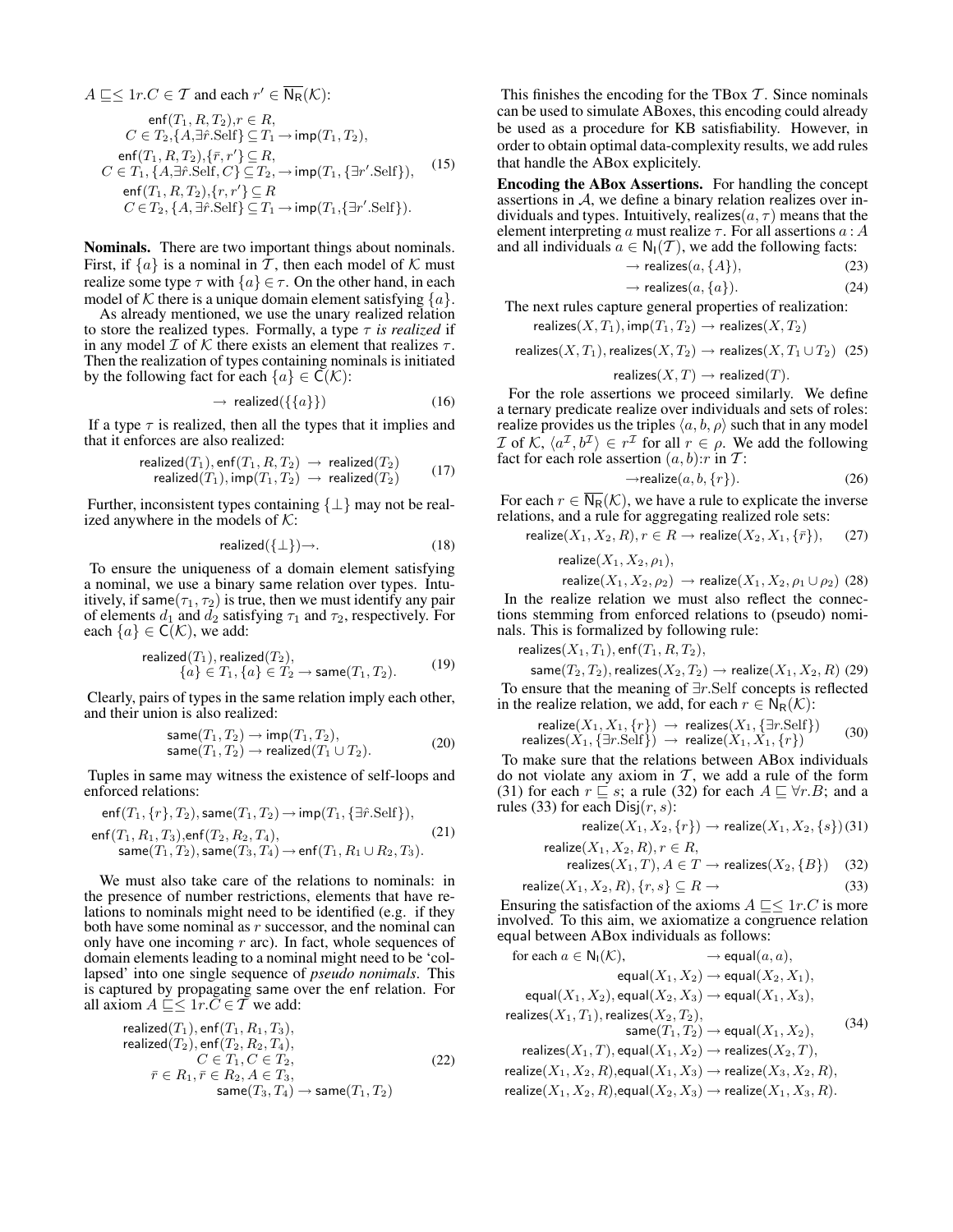Now we can ensure the satisfaction of the number restrictions by adding, for each  $A \subseteq \leq 1r.C$ , rules of the form:

$$
\begin{array}{ll}\n\text{realizes}(X_1, T_1), A \in T_1, \\
\text{realize}(X_1, X_2, R_1), r \in R_1, \\
\text{realize}(X_1, X_3, R_2), r \in R_2, \\
\text{realizes}(X_2, T_2), C \in T_2, \\
\text{realizes}(X_3, T_3), C \in T_3 \to \text{equal}(X_2, X_3),\n\end{array} \tag{35}
$$

$$
\text{realize}(X_1, T_1), A \in T_1,
$$
\n
$$
\text{realize}(X_1, X_2, R_1), r \in R_1,
$$
\n
$$
\text{realized}(T_2), C \in T_2, \text{enf}(T_2, R_2, T_1), \bar{r} \in R_2,
$$
\n
$$
\text{realizes}(X_2, \{C\}), \text{same}(T_1, T_1), \text{inv}(R_2, R_2') \to H,
$$
\n
$$
(36)
$$

$$
\begin{array}{ll}\n\text{realize}(X_1, T_1), A \in T_1, \\
\text{realize}(X_1, X_2, R_1), r \in R_1, \\
\text{enf}(T_1, R_2, T_2), r \in R_2 \\
\text{realizes}(X_2, \{C\}), C \in T_2 \to H'.\n\end{array} \tag{37}
$$

for  $H = \text{realize}(X_1, X_2, R_2')$  and  $H = \text{realizes}(X_2, T_2)$ , and for  $H'$  = realize( $X_1, X_2, R_1 \cup R_2$ ) and  $H'$  = realizes( $X_1, T_2$ ).

These ensure the satisfaction of atmost restrictions by identifying ABox individuals (35) and merging enforced types into ABox individuals if required (36 and 37).

This finishes the encoding of  $K$  into the DATALOG<sup>S</sup> program  $P_K$ . Now we prove that the reduction is correct.

### **Proposition 3.** K is satisfiable iff  $P_K$  has a model.

*Proof.* (Sketch) For the *only if* direction, we have to show that from a model  $\mathcal I$  of  $\mathcal K$  we can construct an interpretation I for  $P_K$  that satisfies all the rules above. The construction of I is straightforward and reflects the intuitive meaning of predicates we have described. For example, imp*<sup>I</sup>* contains the pairs of types  $\tau, \tau'$  such that  $\bigcap_{A \in \tau} \overline{A}^{\mathcal{I}} \subseteq \bigcap_{B \in \tau'} B^{\mathcal{I}},$ while enf<sup>*I*</sup> contains the triples  $\langle \tau, \rho, \tau^{\overline{\prime}} \rangle$  such that for every d realizing  $\tau$  there is a d<sup>*i*</sup> realizing  $\tau'$  such that  $\langle d, d' \rangle \in$  $\bigcap_{r \in \rho} r^{\mathcal{I}}$ . The interpretation of realized contains all realized types, i.e. the set of  $\tau$  such that  $\bigcap_{A \in \tau} A^\mathcal{I} \neq \emptyset.$  For the same predicate, we simply put all pairs of types such that there is a unique  $d \in \Delta^{\mathcal{I}}$  that realizes simultaneously  $\tau$  and  $\tau'$ , i.e.,  $\langle \tau, \tau' \rangle \in \mathsf{same}^{\prime}$  iff  $\bigcap_{A \in \tau} A^{\mathcal{I}} = \bigcap_{B \in \tau'} B^{\mathcal{I}} = \{d\}$  for some  $d \in \Delta^{\mathcal{I}}$ . A pair of individuals  $a, b$  occurring in  $\mathcal{K}$  is in equal<sup>*l*</sup> iff  $a^{\mathcal{I}} = b^{\mathcal{I}}$ , while  $\langle a, \tau \rangle \in$  realizes<sup>*I*</sup> iff  $\tau$  is realized by  $a^{\mathcal{I}}$ ; realize<sup>*I*</sup> is analogous. Other auxiliary predicates are trivial. It is easy to confirm the satisfaction of rules (1) to (37).

The *if* direction is more interesting, and it is proved by showing that the least model of  $P_K$  gives rise to a model  $\mathcal I$ of K. The domain  $\Delta^{\mathcal{I}}$  of  $\mathcal I$  has a forest-like structure, and we allow each element to be connected to the forest roots (apart from its predecessor, its children and itself.) As roots of  $\Delta^{\mathcal{I}}$ we use sets of individuals (induced as equivalence classes of the equal relation) and additional elements called *pseudonominals*. Each pseudo-nominal satisfies a set of types that are pairwise identified via the same predicate. To grow a tree out of every root, we create new successors as demanded by enf. Roughly we ignore triples in enf which are not maximal (w.r.t. second and third argument) and hence subsumed by others. For each node d realizing some  $\tau$  and each maximal  $\langle \tau, \rho, \tau' \rangle$  it enforces, we create a new successor, only if the respective  $\rho$  and  $\tau'$  are not already satisfied by taking the predecessor of d or d itself; if  $\tau'$  is in the same relation then d is connected to a pseudo-nominal and no new successor

is created. With these strategies we obtain a model where each element has sufficient neigbours to satisfy all axioms, and no more neighbours than the number restrictions allow. Note that the rules dealing with atmost restrictions enforce the existence of the desired unique maximal enf triples. To show that the constructed forest is a model, one must examine all the relevant axiom types from Table 1. A detailed proof is given in the appendix.  $\Box$ 

### Complexity of Reasoning

From the encoding of Horn- $\mathcal{SHOIQ}$  into DATALOG<sup>S</sup> and Theorem 2, we obtain the following complexity results:

Theorem 4. *The satisfiability problem for Horn-*SHOIQ *and Horn-*SROIQ *KBs is in* EXPTIME *and* 2-EXPTIME*, respectively (in the former case, we assume unary encoding of numbers). If the TBox is fixed, i.e. when measuring data complexity, the problem for both DLs is in* PTIME*.*

Proof. Given a Horn-SHOIQ KB, the translation into normal Horn- $\mathcal{ALCHOLQ}_{\mathsf{Self}}^{\mathsf{Disj}}$  is polynomial, and so is the translation into DATALOG<sup>S</sup> that was given in the previous section. For Horn- $\mathcal{SROIQ}$  the first step may result in a single-exponential blowup, and the second step remains polynomial. The respective EXPTIME and 2-EXPTIME upper bounds are then obtained using Theorem 2.

For the data complexity, observe that fixing the TBox of a KB means fixing all the intensional rules and the sort signature of its DATALOG<sup>S</sup> translation. Indeed, each  $a : A$  in the ABox translates into facts realizes(a, {A}) and equal $(a, a)$ , while each  $(a, b) : r$  translates into realize $(a, b, \{r\})$ , equal $(a, a)$  and equal $(b, b)$ ); these do not alter the sort signature. Hence we obtain from Theorem 2 that satisfiability testing is feasible in polynomial time. П

These bounds are tight. KB satisfiability in any DL allowing for conjunction on the left hand side and quantified universal restrictions on the right hand side of TBox axioms is PTIME-hard in data complexity (Calvanese *et al.* 2006). EXPTIME-hardness in combined complexity holds already for Horn-SHIQ (Krötzsch, Rudolph, & Hitzler 2007), a fragment of Horn-SHOIQ.

2-EXPTIME hardness of satisfiability of Horn-SROIQ KBs can be shown by a reduction from the word problem for a deterministic Turing machine with double-exponentially bounded time. The construction, which closely follows (Kazakov 2008), is in the appendix. Thus we obtain:

Theorem 5. *Deciding the satisfiability of a Horn-*SROIQ *knowledge base is* 2-EXPTIME*-hard.*

#### Discussion and Conclusion

In this paper, we presented an encoding of Horn- $\mathcal{SHOIQ}$ and Horn-SROIQ KBs into DATALOG, and obtained this way optimal complexity bounds for the two DLs. The reduction is based on *types* and hence follows some of the ideas already exploited for other FOL fragments (cf. (Grädel  $\&$ Otto 1999)).

A different encoding into DATALOG was developed in (Hustadt, Motik, & Sattler 2004; 2005) for SHIQ and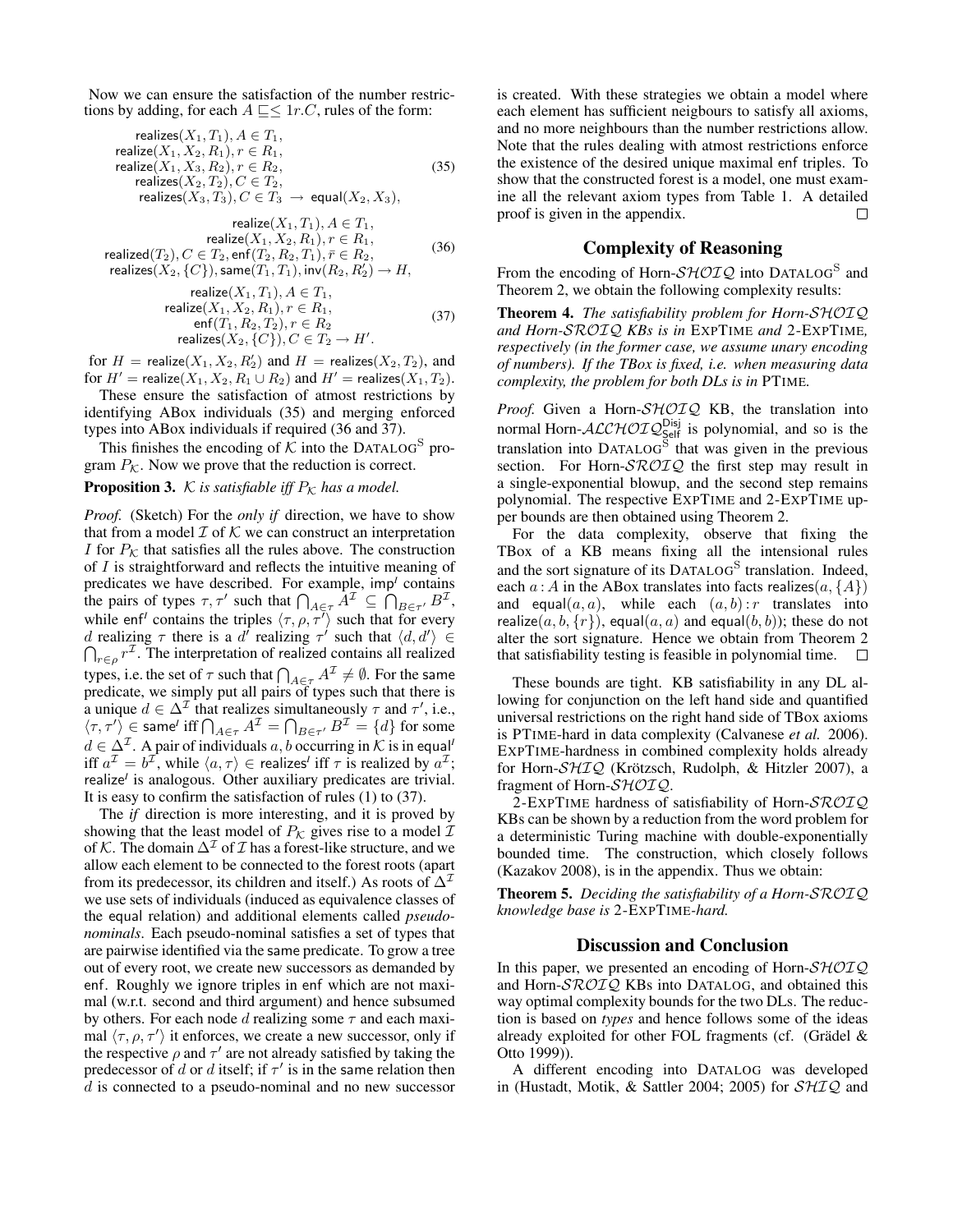Horn- $\mathcal{SHTQ}$ . There, the authors apply a resolution procedure to obtain a DATALOG program that can be evaluated in polynomial or nondeterministic polynomial time, depending on the presence of disjunction. Due to the EXPTIMEhardness of these logics, it might take exponential time to compute the DATALOG program itself. Contrarily, our translation is polynomial, but the resulting program might take exponential time to evaluate.

Our approach is also related to the one in (Kazakov 2009) for Horn- $\mathcal{SHIQ}$ , which works by explicating implicit inclusion axioms. We do similar inferences in the DATALOG program: the imp and enf relations explicate dependencies between types, which can be viewed as new TBox axioms.

Our translation is modular, and works on an axiom-byaxiom basis. If the signature of the KB is fixed, updates can be easily incorporated. If new assertions or axioms are added to the KB, the least model of the new DATALOG program can be built on top of the model of the old one.

Many issues remain for future work. For example, conjunctive query answering in the two logics could be attempted by exploiting the type representation of a canonical model given by the least model of the DATALOG program.

#### References

Baader, F.; Calvanese, D.; McGuinness, D.; Nardi, D.; and Patel-Schneider, P. 2007. *The Description Logic Handbook: Theory, Implementation, and Applications*. Cambridge University Press.

Baader, F. 2003. Terminological cycles in a description logic with existential restrictions. In *Proc. IJCAI'03*, 325–330.

Calvanese, D.; Giacomo, G. D.; Lembo, D.; Lenzerini, M.; and Rosati, R. 2006. Data complexity of query answering in description logics. In *Proc. KR'06*, 260–270.

Calvanese, D.; Giacomo, G. D.; Lembo, D.; Lenzerini, M.; and Rosati, R. 2007. Tractable reasoning and efficient query answering in description logics: The *DL-Lite* family. *J. Autom. Reasoning* 39(3):385–429.

Dantsin, E.; Eiter, T.; Gottlob, G.; and Voronkov, A. 2001. Complexity and expressive power of logic programming. *ACM Computing Surveys* 33(3):374–425.

Grädel, E., and Otto, M. 1999. On Logics with Two Variables. *J. Theor. Comput. Sci.* 224(1-2):73–113.

Horrocks, I., and Sattler, U. 2005. A Tableaux Decision Procedure for SHOIQ. In *Proc. IJCAI'05*, 448–453.

Horrocks, I.; Kutz, O.; and Sattler, U. 2006. The Even More Irresistible SROIQ. In *Proc. KR'06*, 57–67. AAAI Press.

Hustadt, U.; Motik, B.; and Sattler, U. 2004. Reducing SHIQ-Description Logic to Disjunctive Datalog Programs. In *Proc. KR'04*, 152–162. AAAI Press.

Hustadt, U.; Motik, B.; and Sattler, U. 2005. Data complexity of reasoning in very expressive description logics. In *Proc. IJCAI'05*, 466–471. Professional Book Center.

Kazakov, Y., and Motik, B. 2008. A Resolution-based Decision Procedure for *SHOIQ*. *J. Autom. Reasoning* 40(2-3):89–116.

Kazakov, Y. 2008. RIQ and SROIQ are Harder than SHOIQ. In *Proc. KR'08*, 274–284. AAAI Press.

Kazakov, Y. 2009. Consequence-driven Reasoning For *Horn-SHIQ* Ontologies. In *Proc. IJCAI'09*, 2040–2045.

Krötzsch, M.; Rudolph, S.; and Hitzler, P. 2007. Complexity Boundaries for *Horn* Description Logics. In *Proc. AAAI'07*.

Rudolph, S.; Krötzsch, M.; and Hitzler, P. 2008. Terminological reasoning in  $\mathcal{SHIQ}$  with ordered binary decision diagrams. In *Proc. AAAI'08*, 529–534. AAAI Press.

Tobies, S. 2000. The Complexity of Reasoning with Cardinality Restrictions and Nominals in Expressive Description Logics. *J. Artif. Intell. Res. (JAIR)* 12:199–217.

## Appendix

# From Datalog $^{\rm S}$  to Datalog

Assume a DATALOG<sup>S</sup> program P with sort signature  $\Sigma(P)$ . To translate  $P$  into plain DATALOG, we need to eliminate set positions and set variables from  $P$ . This can done by employing a bit-vector representation of sets, i.e., for each  $S \in \Sigma(P)$ , each subset of S is represented as a vector of |S| bits. For each  $S \in \Sigma(P)$  we assume an arbitrary but fixed enumeration of its elements, and, with a slight abuse of notation, write  $S(i)$  to denote the *i*th element in S.

The transformation is then defined in 3 steps:

1. (Elimination of ∪) For each  $S \in \Sigma(P)$ , we use a new ternary relation symbol  $\bigcup_S$  not occurring in P. In every rule  $r \in P$ , we replace each term  $t_1 \cup t_2$  by a fresh variable X, and add to the body of r the atom  $\bigcup_{S}(t_1, t_2, X)$ . In this way P becomes ∪-free.

2. (Atom rewriting) For the ∪-free P we construct a plain DATALOG program  $P'$ . We additionally use two fresh constants 0 and 1.  $P'$  is obtained from P by replacing each atom  $R(t_1, \ldots, t_n)$  in P by  $R'(tr(t_1), \ldots, tr(t_n))$ , where  $tr(t)$  is defined as follows:

- (a) if  $t = X$  and  $X \in V^{\mathsf{C}}$ , i.e. X is a variable for individual constants, then  $tr(t) = X'$ ;
- (b) if  $t = X$  and X is a variable for the S-sort, then  $tr(X) = \langle X'_{S(1)}, \ldots, X'_{S(m)} \rangle$ , where  $m = |S|$ .
- (c) if  $t = \{c_1, \ldots, c_k\}$  is a ground term for the *S*-sort, then  $tr(t) = \langle b_1, \ldots, b_m \rangle$ , where  $m = |S|$  and for each  $1 \leq$  $i \leq m$ : (i)  $b_i = 1$  if  $S(i) \in t$ , and (ii)  $b_i = 0$ , otherwise.

3. (Dealing  $\mathsf{U}_S$ ) We finally need to ensure that the relation  $\mathsf{U}_S'$  which results from  $\mathsf{U}_S$  behaves like the union predicate:  $\mathsf{U}_S'(\vec{X}, \vec{Y}, \vec{Z})$  must be true if  $\vec{Z}$  encodes the union of the two sets encoded in  $\vec{X}$  and  $\vec{Y}$ . This is achieved by adding to P' the following rules for each  $S \in \Sigma(P)$ , where  $m = |S|$ :

 $max(0, 0, 0)$ ;  $max(1, 0, 1)$ ;  $max(0, 1, 1)$ ;  $max(1, 1, 1)$ ;  $\textsf{max}(X_1,Y_1,Z_1),\ldots,\textsf{max}(X_m,Y_m,Z_m){\rightarrow}\mathsf{U}'_S(\vec{X},\vec{Y},\vec{Z}).$ 

It is easy to establish a correspondence between models of P and  $P'$ . We note that the resulting program is of polynomial size in the size of P and  $\Sigma(P)$ . Observe also that in case the sort signature  $\Sigma(P)$  is fixed, adding new facts does not require extending predicate arities, and that a fresh ground fact for  $P$  translates into a fresh new fact for  $P'$ . This justifies the claims in Theorem 2.

### Proof of Proposition 3, *if* direction

Recall that K is a normal Horn- $\text{ALCHOTQ}_{\text{Self}}^{\text{Disj}}$  knowledge base, and  $P_K$  denotes its translation into DATALOG<sup>S</sup>.

**Definition 3.** Let *I* be the least model of  $P_K$ . We define the *interpretation*  $\mathcal{I} = (\Delta^{\mathcal{I}}, \cdot^{\mathcal{I}})$  *induced by I* as follows.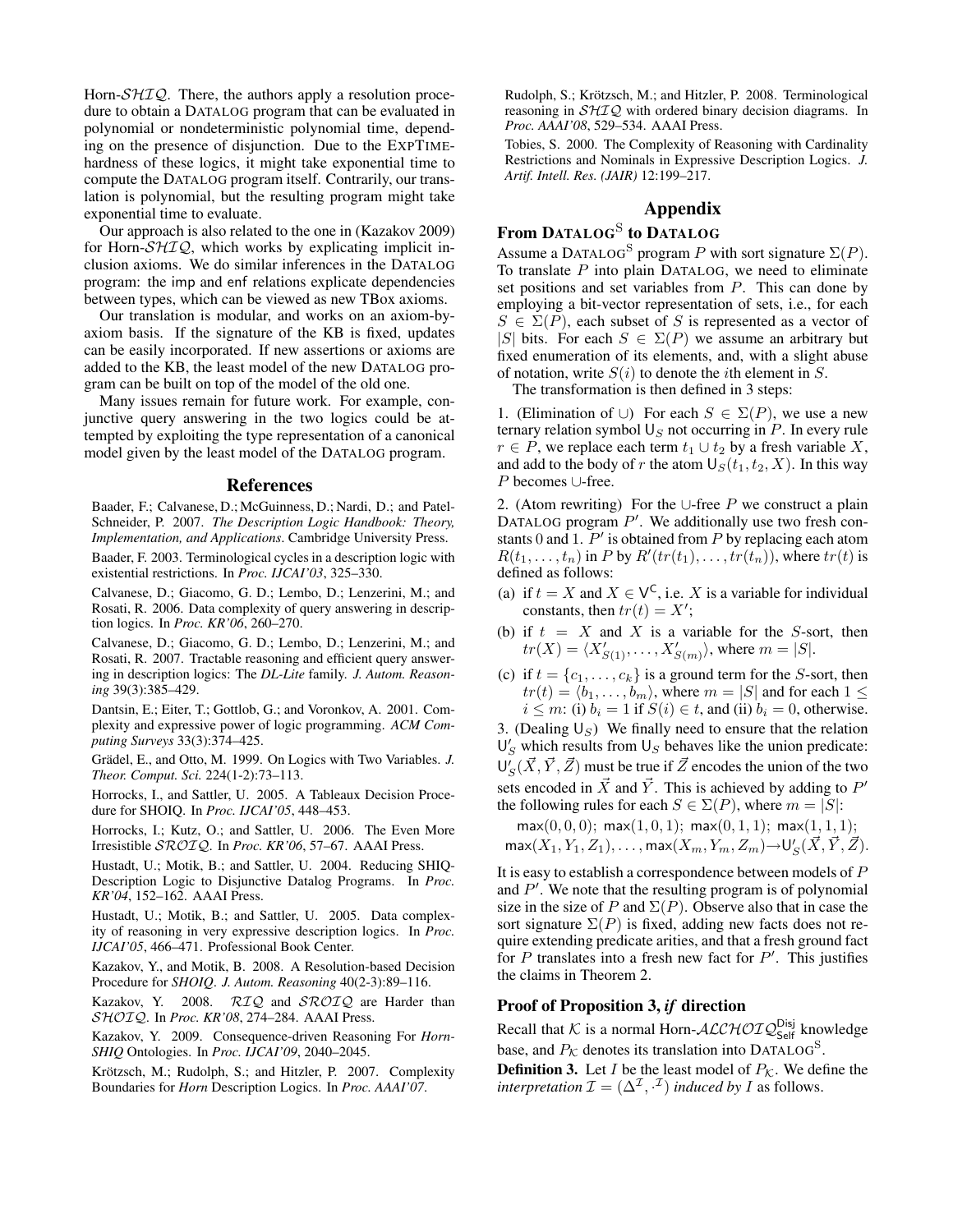Recall that equal<sup>*I*</sup> is an equivalence relation over the individuals in  $N_1(\mathcal{K})$ . We define the set  $\Re$  of *roots* as the set of all elements of the form  $c\tau$  for which:

- c is either an equivalence class of equal<sup>*, or the symbol*  $\diamond$ *;</sup>*
- if  $c \neq \diamond$ , then  $\tau$  is the  $\subseteq$ -minimal concept type containing each  $\tau'$  such that  $\langle a, \tau' \rangle \in$  realizes<sup>*I*</sup> for some  $a \in \mathbf{c}$ ; and
- if  $\mathbf{c} = \diamond$  then (i)  $\langle \tau, \tau \rangle \in \mathsf{same}^I$ , (ii) there is no  $\tau' \supset \tau$ with  $\langle \tau', \tau' \rangle \in \text{same}^j$ , and (iii) there is no  $a \in N_I(\mathcal{K})$  with  $\langle a, \tau \rangle \in$  realizes<sup>*I*</sup>.

We define the set  $\mathfrak{O} \subseteq \mathfrak{R}$  of *pseudo-nominals* as  $\{c\tau \in \mathfrak{R} \mid$  $\langle \tau, \tau \rangle \in \mathsf{same}^{\prime}$ . Given a concept type  $\tau$ , the set  $\mathrm{ES}(\tau)$ of its *enforced successors* contains the pairs  $\langle \rho_1, \tau_1 \rangle \in$  $2^{\mathsf{C}(\mathcal{K})} \times 2^{\mathsf{N}_{\mathsf{R}}(\mathcal{K})}$  for which  $\langle \tau, \rho_1, \tau_1 \rangle \in \mathsf{enf}^{\mathcal{I}}$  and there is no  $\langle \tau, \rho_2, \tau_2 \rangle \in \text{enf}^I$  with  $\rho_1 \cup \tau_1 \subset \rho_2 \cup \tau_2$ .

In the following, we will work on words  $d$  of the shape  $d = \mathbf{c}\tau_1\rho_1\tau_2\ldots\rho_{n-1}\tau_n \in \Re \times (2^{\mathsf{N}_{\mathsf{R}}(\mathcal{K})} \times 2^{\mathsf{C}(\mathcal{K})})^*$ , and we use  $[[d]]$  to denote the last element  $\tau_n$  of d.

The domain  $\Delta^\mathcal{I}$  is the smallest set of words such that  $\mathfrak{R}\subseteq$  $\Delta^{\mathcal{I}}$ , and if  $d \in \Delta^{\mathcal{I}}$  and  $\langle \rho, \tau \rangle \in ES(\llbracket d \rrbracket)$  then  $d\rho\tau \in \Delta^{\mathcal{I}}$ unless one of the following is the case:

- E1 there is a  $c\tau \in \mathfrak{O}$ ,
- **E2**  $\{\exists \hat{r}.\text{Self} \mid r \in \rho\} \cup \tau \subseteq [\![d]\!],$
- E3  $\tilde{d} = d' \rho' \tau'$  with  $\{\bar{r} \mid r \in \rho\} \subseteq \rho'$  and  $\tau \subseteq [d']$ ,
- E4  $d = c\tau' \in \mathfrak{O}$  and there is a  $\tau'' \in \mathsf{realized}^I$  with  $\langle \rho', \tau' \rangle \in ES(\tau'')$  such that  $\{\bar{r} \mid r \in \rho\} \subseteq \rho'$  and  $\tau \subseteq \tau''$ .
- E5  $d = \mathbf{c}\tau' \in \mathfrak{R}$ ,  $\mathbf{c} \neq \diamond$ , and there are  $\langle a, b, \rho' \rangle \in \text{realize}^l$ and  $\mathbf{c}'\tau'' \in \mathfrak{R}$  with  $a \in \mathbf{c}, b \in \mathbf{c}', \rho \subseteq \rho'$  and  $\tau \subseteq \tau''$ .

We define the interpretation function  $\cdot^{\mathcal{I}}$  as follows:

- for each  $a \in \mathsf{N}_{\mathsf{I}}(\mathcal{K}), a^{\mathcal{I}} = \mathbf{c}\tau$  for the  $\mathbf{c}\tau \in \mathfrak{R}$  with  $a \in \mathbf{c}$ ;
- for each  $A \in \mathbb{N}_{\mathsf{C}}$  occurring in  $\mathcal{K}, d \in A^{\mathcal{I}}$  iff  $A \in [\![d]\!]$ ;
- for each  $r \in N_R(\mathcal{K})$ ,  $r^{\mathcal{I}}$  is the set of pairs that contains: R1  $\langle c\tau, c'\tau'\rangle$  whenever  $c\tau, c'\tau' \in \Delta^{\mathcal{I}}$  and there are indi-

viduals  $a \in \mathbf{c}$  and  $b \in \mathbf{c}'$  with  $\langle a, b, \{r\} \rangle \in \mathbf{realize}^I$ ,

R2  $\langle d, d\rho\tau \rangle$  whenever  $d, d\rho\tau \in \Delta^{\mathcal{I}}$  and  $r \in \rho$ , R3  $\langle d\rho\tau, d\rangle$  whenever  $d, d\rho\tau \in \Delta^{\mathcal{I}}$  and  $\bar{r} \in \rho$ ,

- 
- R4  $\langle d, d \rangle$  whenever ∃r.Self ∈ [[d]],
- R5  $\langle d, d' \rangle$  if  $d' \in \mathfrak{O}$  and  $\langle \rho, \llbracket d' \rrbracket \rangle \in ES(\llbracket d \rrbracket)$  for a  $\rho \ni r$ ,
- R6  $\langle d, d \rangle$  if  $d' \in \mathfrak{O}$  and  $\langle \rho, [\![d']\!]\rangle \in ES([\![d]\!])$  for a  $\rho \ni \mathsf{Inv}(r)$ .

To show  $\mathcal{I} \models \mathcal{K}$ , we first prove some auxiliary lemmas:

**Lemma 6.**  $\tau \in$  realized<sup>*I*</sup> *iff*  $\tau \subseteq [\![d]\!]$  *for some*  $d \in \Delta^{\mathcal{I}}$ *.* 

*Proof.* The "if" part can be proven inductively via the construction of  $\Delta^{\mathcal{I}}$ . For the base case, consider  $d = c\tau$ . If  $c \neq \diamond$  then  $\langle a, \tau' \rangle \in$  realizes<sup>*I*</sup> for some  $a \in \mathbf{c}$  and Rule 25.3 ensure  $\tau \in$  realized<sup>*I*</sup>. If  $\mathbf{c} = \diamond$ , then  $\langle \tau, \tau \rangle \in$  same*I* and Rule 20.2 ensures  $\tau \in$  realized<sup>*I*</sup>. For the induction step, consider a  $d = d' \rho' \tau'$ . By definition  $\langle \llbracket d' \rrbracket, \rho', \tau' \rangle \in \text{enf}^I$ . As  $[[d']] \in$  realized<sup>*I*</sup> by induction hypothesis, Rule 17.1 implies  $\tau' \in \text{realized}^I$ . The "only if" part then follows directly from the fact that I is the least model of  $P_K$ .  $\Box$ 

**Lemma 7.** 
$$
C^{\mathcal{I}} = \{d \in \Delta^{\mathcal{I}} \mid C \in [\![d]\!]\}
$$
 for each  $C \in C(\mathcal{K})$ .

*Proof.* If C is a concept name in  $N_c$ , the claim holds immediately by definition of  $C^{\mathcal{I}}$ . For  $C = \{a\}$  with  $a \in \mathsf{N}_{\mathsf{I}}(\mathcal{T})$ it follows from the Rules 24 and 34.4. For  $C = \exists r \cdot \text{Self}$ ,  $C \in \llbracket d \rrbracket$  implies  $d \in C^{\mathcal{I}}$  by the definition of  $r^{\mathcal{I}}$  and we only

need to show  $\subseteq$ . We consider an arbitrary  $d \in (\exists r.\text{Self})^{\mathcal{I}}$ . As  $\langle d, d \rangle \in r^{\mathcal{I}}$ , we have case R1, R4, R5 or R6 in the definition of  $r^{\mathcal{I}}$ . If R1, then d is of the form  $c\tau$  and  $\{\exists r.\text{Self}\}\in\tau$ is ensured by Rules 30 and 34. Case R4 is trivial. For R5 and R6,  $d = d' \in \mathfrak{O}$  implies  $\langle \llbracket d \rrbracket, \llbracket d \rrbracket \rangle \in \mathsf{same}^I$  and hence Rule 21.1 ensures  $\{\exists r.\text{Self}\}\in \llbracket d\rrbracket.$ П

**Lemma 8.** *For every concept type*  $\tau$  *with*  $\langle \tau, \tau \rangle \in \mathsf{same}^I$ *there is exactly one*  $d \in \Delta^{\mathcal{I}}$  *that realizes*  $\tau$ *.* 

*Proof.* By definition of  $D$  it is obvious that there is at least one such  $d$ . Moreover, by definition and via E1, we know that every such d must be of the form  $c\tau'$ . Assume  $d_1 =$  **and**  $d_2 = **c**<sub>2</sub>τ<sub>2</sub>$  **with**  $τ \subseteq τ<sub>1</sub>$  **and**  $τ \subseteq τ<sub>2</sub>$ **. Now, as I is** the least model, there must be a derivation justifying  $\langle \tau, \tau \rangle \in$ same<sup>*I*</sup>. An inspection of the rules for same reveals that this derivation directly gives rise to one for  $\langle \tau_1, \tau_2 \rangle \in \mathsf{same}^I$ . Hence  $\tau_1 \cup \tau_2 \in \text{realized}^I$  by Rule 20, and we can similarly see that there is a derivation of  $\langle \tau_1 \cup \tau_2, \tau_1 \cup \tau_2 \rangle \in \mathsf{same}^I$ .

Now suppose  $c_1 = \diamond$ , which by definition holds iff  $c_2 = \diamond$ as well. The definition requires  $\tau_1$  and  $\tau_2$  to be maximal, so we have  $\tau_1 = \tau_2 = \tau_1 \cup \tau_2$ , which implies  $d_1 = d_2$ . Otherwise, if  $c_1 \neq \infty$  and  $c_2 \neq \infty$ , let  $a \in c_1$  and  $b \in \infty$ **c**<sub>2</sub>. Then by Rule 25, $\langle a, \tau_1 \rangle \in$  realizes<sup>*I*</sup> as well as  $\langle b, \tau_2 \rangle \in$ realizes<sup>*I*</sup>. As we already found  $\langle \tau_1, \tau_2 \rangle \in \mathsf{same}^I$ , we can use Rule 34.4 to obtain  $\langle a, b \rangle \in$  equal<sup>*I*</sup> and hence by definition  $c_1 = c_2$ . This entails  $\tau_1 = \tau_2$  and thus  $d_1 = d_2$  as well.  $\Box$ 

**Lemma 9.** Let  $d \in \Delta^{\mathcal{I}}$ , and let  $\tau_1$  and  $\tau_2$  be concept types. *If*  $\tau_1 \subseteq \llbracket d \rrbracket$  *and*  $\langle \tau_1, \tau_2 \rangle \in \text{imp}^I$ *, then*  $\tau_2 \subseteq \llbracket d \rrbracket$ *.* 

*Proof.* We distinguish three cases: For  $d = d' \rho \tau'$ , we can use Rule 4 to deduce  $\tau_2 \in \tau'$ . For  $d = \mathbf{c}\tau$  with  $\mathbf{c} \neq \infty$ ,  $\tau_2 \subseteq$  $\tau$  is ensured by Rule 25.1. It remains to consider  $d = \infty \tau$ . Note that  $\tau \in \text{realized}^I$  (by Lemma 6) and  $\langle \tau_1, \tau_2 \rangle \in \text{imp}^I$ together with Rule 17.2 yield  $\tau \cup \tau_2 \in$  realized<sup>*I*</sup>. Yet from Lemma 8 it follows that  $\Diamond \tau$  is the only element realizing  $\tau$ , which together with Lemma 6 entails  $\tau_2 \subseteq \tau$ . П

We now show the *if* direction of Proposition 3.

**Lemma 10.** *If the least model of*  $P_K$  *induces*  $\mathcal{I}$ *, then*  $\mathcal{I} \models \mathcal{K}$ *.* 

*Proof.* We examine every axiom of  $K$  according to its type from Table 1 and show that it is satisfied in  $\mathcal{I}$ .

 $(i), (ii') \triangleright r \sqsubseteq s \in \mathcal{T}$ . Let  $\langle d, d' \rangle \in r^{\mathcal{I}}$ . We distinguish cases according to the reasons for which the pair  $\langle d, d' \rangle$  is in  $r^{\mathcal{I}}$ :

- R1  $d = \mathbf{c}\tau, d' = \mathbf{c}'\tau'$  and  $\langle a, b, \{r\}\rangle \in \text{realize}^I$  with  $a \in \mathbf{c}$ and  $b \in \mathbf{c}'$ . Then Rule 31 ensures  $\langle a, b, \{s\} \rangle \in \text{realize}^I$  as well and therefore  $\langle d, d' \rangle \in s^{\mathcal{I}}$ .
- R2  $\langle d, d\rho\tau \rangle$  with  $r \in \rho$ . We have  $\langle [d], \rho, \tau \rangle \in \text{enf}^I$  by construction. We obtain  $\langle [[d]], \rho \cup \{s\}, \tau \rangle \in \text{enf}^I$  by Rule 5.1. Via maximality we have  $s \in \rho$ , hence  $\langle d, d' \rangle \in s^{\mathcal{I}}$ .

R3 We argue the same way, using Rule 5.2 instead of 5.1.

R4  $d = d'$  with  $\exists r$ . Self  $\in [d]$ . Then, by Rule 13, and Lemma 9 we obtain  $\exists s.\mathsf{Self} \in [\![d]\!]$ .

R5 and R6 are analog to Cases R2 and R3.

(vi) $\blacktriangleright$  Disj $(r, s) \in \mathcal{T}$ . Assume towards a contradiction that  $\langle d, d' \rangle \in r^{\mathcal{I}}$  and  $\langle d, d' \rangle \in s^{\mathcal{I}}$ . Again we examine all possible cases in which the pair is in  $r^2$ :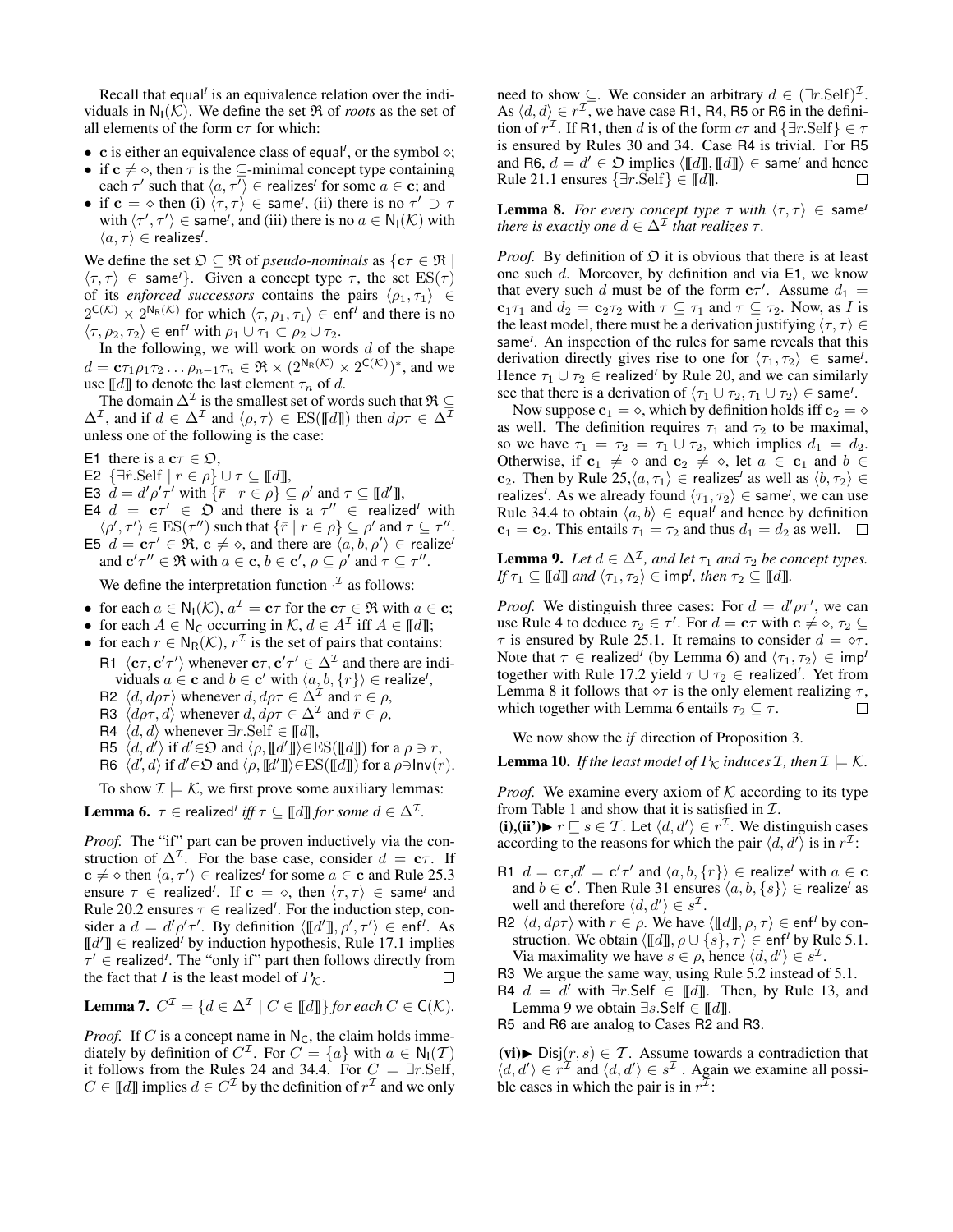- R1  $d = \mathbf{c}\tau$ ,  $d' = \mathbf{c}'\tau'$ . We consider all cases with  $\langle a, b, \{r\}\rangle$  $\in$  realize<sup>*I*</sup> and  $a \in \mathbf{c}$  and  $b \in \mathbf{c}'$ . All further combinations are subsumed by these cases or follow by symmetry. Now we examine the cases which cause  $\langle d, d' \rangle \in s^{\mathcal{I}}$ :
	- By R1.  $\langle a', b', \{r\}\rangle \in$  realize<sup>*I*</sup> with  $a' \in \mathbf{c}$  and  $b' \in \mathbf{c}'$  $\langle a', b', \{s\} \rangle \in \text{realize}^I$ . By construction of c and c', we obtain  $\langle a, a' \rangle \in$  equal<sup>*I*</sup> and  $\langle b, b' \rangle \in$  equal<sup>*I*</sup>, hence by Rules 34, we have  $\langle a, b, \{s\}\rangle \in \text{realize}^I$  and then, by Rule 28  $\langle a, b, \{r, s\}\rangle \in \text{realize}^I$ . This is a contradiction by Rule 33.
	- By R4.  $d = d'$  with  $\exists s. \text{Self } \in [\![d]\!]$ . Then, by construction, we have  $\langle a, b \rangle \in$  equal<sup>*I*</sup> and by Rules 34  $\langle a, a, \{r\}\rangle \in$  realize<sup>*I*</sup>. On the other hand, we get  $\langle a, a, \{s\}\rangle \in \text{realize}^I$  by Rule 30. Then Rule 28 ensures  $\langle a, a, \{r, s\}\rangle \in \text{realize}^I$ , which contradicts Rule 33.
	- By R5.  $d' \in \mathfrak{O}$  and  $\langle \rho, [\![d']\!] \rangle \in ES([\![d]\!])$  for some  $\rho$ with  $s \in \rho$ . Then Rule 29 entails  $\langle a, b, \rho \rangle \in$  realize<sup>*I*</sup>, such that we can apply Rule 28 to get  $\langle a, b, \rho \cup \{s\} \rangle \in$ realize*<sup>I</sup>* . This contradicts Rule 33.
	- By R6.  $d \in \mathfrak{O}$  and  $\langle \rho, \llbracket d \rrbracket \rangle \in \mathrm{ES}(\llbracket d' \rrbracket)$  for some  $\rho$  with  $\overline{s} \in \rho$  Then Rule 29 entails  $\langle b, a, \rho \rangle \in \mathsf{realize}^I$ , hence we get  $\langle a, b, \{r^r \mid r^r \in \rho \} \rangle \in \text{realize}^I$  by Rule 27. Now,  $\text{Rule 28 yields } \langle a, b, \{r' \mid r' \in \rho\} \cup \{s\} \rangle \ \in \ \text{realize}^I.$ Again, this contradicts Rule 33.
- R2  $d' = d\rho \tau$  with  $\{r, s\} \in \rho$  Then, by construction, we have  $\langle \llbracket d \rrbracket, \rho, \tau \rangle \in \text{enf}^I$  and can apply Rule 6.1 to obtain  $\langle \llbracket d \rrbracket, \{\perp\} \rangle \in \text{imp}^I$  and therefore (noting Lemma 6) by Rules  $17 \{\perp\} \in \text{realized}^I$ . This contradicts Rule 18.
- R3  $d = d'\rho\tau$  with  $\{\bar{r}, \bar{s}\} \in \rho$ .  $\langle \llbracket d' \rrbracket, \rho, \tau \rangle \in \text{enf}^I$  by construction.  $\langle \llbracket d' \rrbracket, \{\perp\} \rangle \in \text{imp}^I$  by Rule 6.2. By Lemma 6 and Rules  $17 \{\perp\} \in \text{realized}^1$ , contradicting Rule 18.
- $R4 \, d = d'$  with  $\{\exists r.\text{Self}, \exists s.\text{Self}\} \subseteq [d]$ . Then, by Rule 12, we obtain  $\langle [[d]], {\{\perp\}} \rangle \in \text{imp}^I$  whence (noting Lemma 6) by Rules  $17 \{\perp\} \in \text{realized}^{\prime}$ . Once more, this contradicts Rule 18.
- R5 and R6 are analog to Cases R2 and R3.

(vii) $\blacktriangleright$   $A \sqcap B \sqsubseteq C \in \mathcal{T}$ . By Rules 1 and 2, we obtain  $\langle \tau \cup \{A, B\}, \tau \cup \{A, B, C\} \rangle \in \text{imp}^{\prime}$  for every  $\tau \in \mathsf{C}(\mathcal{K})$ . Given a  $d \in A^{\mathcal{I}} \cap B^{\mathcal{I}}$  we find by Lemma 7  $A, B \in \llbracket d \rrbracket$  and by Lemma 9 conclude  $C \in [d]$ . We finally invoke Lemma 7 to conclude  $d \in C^{\mathcal{I}}$ . In the following, we will tacitly presume Lemma 7 and directly argue via the value of  $[\![\cdot]\!]$ . (viii)►  $A \sqsubseteq \forall r.B \in \mathcal{T}$ . Suppose  $d, d' \in \Delta^{\mathcal{I}}$  with  $d \in A^{\mathcal{I}}$ and  $\langle d, d' \rangle \in r^{\mathcal{I}}$ . We consider the causes for  $\langle d, d' \rangle \in r^{\mathcal{I}}$ :

- R1  $d = \mathbf{c}\tau, d' = \mathbf{c}'\tau'$  with  $\langle a, b, \{r\}\rangle \in \text{realize}^I$  with  $a \in \mathbf{c}$ and  $b \in \mathbf{c}'$ . Then we have  $\langle a, \{A\} \rangle \in \mathbf{realizes}^I$ , thus Rule 32 ensures  $\langle b, \{B\} \rangle \in$  realizes<sup>*I*</sup> and thus  $b^{\mathcal{I}} \in B^{\mathcal{I}}$ .
- R2  $d' = d\rho \tau$  and  $r \in \rho$ . By construction of  $\Delta^{\mathcal{I}}$ , we have  $\langle \llbracket d \rrbracket, \rho, \tau \rangle \in \text{enf}^I$ . Rule 7.1 yields  $\langle \llbracket d \rrbracket, \rho, \tau \cup \{B\} \rangle \in$ enf<sup>*I*</sup>. Due to  $\langle \llbracket d \rrbracket, \rho, \tau \rangle$  being inclusion-maximal w.r.t.  $\rho$ and  $\tau$ , we get  $B \in \tau$  and  $d' \in B^{\mathcal{I}}$ .
- R3  $d = d' \rho \tau$  and  $\text{Inv}(r) \in \rho$ . Again, by construction of  $\Delta^{\mathcal{I}}$ , we have  $\langle \llbracket d' \rrbracket, \rho, \tau \rangle \in \text{enf}^I$ . From  $A \in \tau$  and  $\text{Inv}(r) \in \rho$ , we can use Rule 7.2 to infer  $\langle \llbracket d' \rrbracket, \{B\} \rangle \in \mathsf{imp}^I$  and then apply Lemma 9 to obtain  $B \in [d']$ .
- R4  $d = d'$  and  $\exists r$ . Self  $\in [d]$ . Then applying Rule 14 followed by Lemma 9 establishes  $B \in \llbracket d \rrbracket$ .
- R5 and R6 are analog to Cases R2 and R3.

(ix)►  $A \sqsubseteq \exists r.B \in \mathcal{T}$ . Consider a  $d \in A^{\mathcal{I}}$ . By Lemma 7 we have  $A \in \llbracket d \rrbracket$ . By Rule 3, we obtain  $\langle \{A\}, \{r\}, \{B\} \rangle \in$ enf<sup>*I*</sup>. Then there is a  $\langle \rho, \tau \rangle \in ES([d]])$  with  $r \in \rho$  and  $B \in \tau$ . By definition of  $\Delta^{\mathcal{I}}$ , if none of the exceptional cases applies, we have  $d\rho\tau \in \Delta^{\mathcal{I}}$ , and by R2 it follows that  $\langle d, d\rho\tau \rangle \in r^{\mathcal{I}}$  and  $B \in \tau = \llbracket d\rho\tau \rrbracket$ . Now, we go through the exceptional cases, one by one:

- E1 If there is a  $c\tau \in \mathfrak{O}$ , we get  $\langle d, c\tau \rangle \in r^{\mathcal{I}}$  by R5, moreover  $B \in [\![ \mathbf{c} \tau ]\!]$ .
- E2 If  $\{\exists r.\text{Self} \mid r \in \rho\} \cup \tau \subseteq \llbracket d \rrbracket$ , then by R4 also  $\langle d, d \rangle \in$  $r^{\mathcal{I}}$  and  $B \in \tau \subseteq [ \llbracket d \rrbracket.$
- E3 If  $d = d' \rho' \tau'$  with  $\{\bar{r} \mid r \in \rho\} \subseteq \rho'$  and  $\tau \subseteq [d']$ , we have  $\langle d, d' \rangle \in r^{\mathcal{I}}$  and  $B \in \tau \subseteq [ \llbracket d' \rrbracket$
- E4  $d = c\tau' \in \mathfrak{O}$  and there is a  $\tau'' \in \mathfrak{realized}^I$  with  $\langle \rho', \tau' \rangle \in ES(\tau'')$  such that  $\{Inv(r) | r \in \rho\} \subseteq \rho'$  and  $\tau \subseteq \tau''$ . From  $\tau'' \in$  realized<sup>*I*</sup> and Lemma 6, we obtain that there must be a  $d' \in \Delta^{\mathcal{I}}$  with  $[[d']] = \tau''$ . Then, by R6, we get  $\langle d, d' \rangle \in r^{\mathcal{I}}$  and  $B \in \tau \subseteq \tau'' \subseteq [ \! [d' ] \! ]$ .
- E5  $d = \mathbf{c}\tau' \in \mathfrak{R}$  with  $\mathbf{c} \neq \infty$  and there are  $\langle a, b, \rho' \rangle \in$ realize<sup>*I*</sup> and  $\mathbf{c}'\tau'' \in \Re$  with  $a \in \mathbf{c}, b \in \mathbf{c}', \rho \subseteq \rho'$  and  $\tau \subseteq \tau''$ . Then, by R1, we know  $\langle d, \mathbf{c}'\tau'' \rangle \in r^{\mathcal{I}}$  and  $B \in$  $\tau \subseteq \tau'' = \llbracket \mathbf{c}'\tau'' \rrbracket.$

(xi) $\blacktriangleright$   $A \sqsubseteq \leq 1$  r. $C \in \mathcal{T}$ . Suppose there are  $d, d_1, d_2$  with  $A \in [\![d]\!], \langle d, d_i \rangle \in r^{\mathcal{I}}$  for  $i \in \{1, 2\}, C \in [\![d_1]\!]$  and  $C \in [\![d_2]\!]$ . We examine all combinations of cases, and show  $d_1 = d_2$ for all those that can result in the two pairs being in  $r^{\mathcal{I}}$ :

- R1 and R1:  $d = c \tau, d_1 = c_1 \tau_1, d_2 = c_2 \tau_2, \ (a, b, \{r\}) \in$  $\mathsf{realize}^I$  with  $a \in \mathbf{c}$  and  $b \in \mathbf{c}_1, \, \langle a', b', \{r\} \rangle \, \in \, \mathsf{realize}^I$ with  $a' \in \mathbf{c}$  and  $b' \in \mathbf{c}_2$ . By construction of  $\mathbf{c}$ , we obtain  $\langle a, a' \rangle \in$  equal<sup>*I*</sup>, hence by Rule 34, we have  $\langle a, b', \{r\} \rangle \in$ realize<sup>*I*</sup> and then, by Rule 35, get  $\langle b, b' \rangle \in$  equal<sup>*I*</sup>. Then, by construction,  $\mathbf{c}_1 = \mathbf{c}_2$  and therefore  $d_1 = d_2$ .
- R1 and R2:  $d = \mathbf{c}\tau, d_1 = \mathbf{c}_1\tau_1, \langle a, b, \{r\}\rangle \in \text{realize}^I$  with  $a \in \mathbf{c}$  and  $b \in \mathbf{c}_1$ ,  $d_2 = d\rho_2\tau_2$  with  $r \in \rho_2$ . Since  $\langle \llbracket d \rrbracket, \rho_2, \tau_2 \rangle \in \text{enf}^I$ , we can apply Rule 37 to obtain  $\langle b, \tau_2 \rangle$   $\in$  realizes<sup>*I*</sup> and  $\langle a, b, \rho_2 \rangle$   $\in$  realize<sup>*I*</sup>. But then  $d\rho_2\tau_2$  cannot occur in  $\Delta^I$  due to E5.
- R1 and R3: This case cannot occur, as  $d$  can not be of both forms  $d = \mathbf{c}\tau$  and  $d = d_2 \rho_2 \tau_2$ .
- R1 and R4:  $d = \mathbf{c}\tau, d_1 = \mathbf{c}_1\tau_1, \langle a, b, \{r\}\rangle \in \text{realize}^I \text{ with }$  $a \in \mathbf{c}$  and  $b \in \mathbf{c}_1, d_2 = d$ , ∃r.Self  $\in [d]$ . By Rule 30, we obtain  $\langle a, a, \{r\}\rangle \in \text{realize}^I$  and consequently by Rule 35  $\langle a, b \rangle \in$  equal<sup>*I*</sup>, thus  $\mathbf{c}_1 = \mathbf{c}$  and hence  $d_1 = d = d_2$ .
- R1 and R5:  $d = \mathbf{c}\tau, d_1 = \mathbf{c}_1\tau_1, \langle a, b, \{r\}\rangle \in \text{realize}^I$  with  $a \in \mathbf{c}$  and  $b \in \mathbf{c}_1, d_2 \in \mathfrak{O}$  and  $\langle \rho, [\![d_2]\!] \rangle \in ES([\![d]\!])$  for some  $\rho$  with  $r \in \rho$ . Since  $\langle \llbracket d \rrbracket, \rho_2, \llbracket d_2 \rrbracket \rangle \in \text{enf}^I$ , we can apply Rule 37 to obtain  $\langle b, \llbracket d_2 \rrbracket \rangle \in$  realizes<sup>*I*</sup>. Then due to  $d_2 \in \mathfrak{O}$  and Lemma 8, we obtain  $d_1 = d_2$ .
- R1 and R6:  $d = \mathbf{c}\tau$ ,  $d_1 = \mathbf{c}_1\tau_1$ ,  $\langle a, b, \{r\}\rangle \in \text{realize}^I$  with  $a \in \mathbf{c}$  and  $b \in \mathbf{c}_1, d \in \mathfrak{O}$  and  $\langle \rho, \llbracket d \rrbracket \rangle \in ES(\llbracket d_2 \rrbracket)$ for some  $\rho$  with  $\bar{r} \in \rho$ . Due to  $\langle [[d_2]], \rho, [[d]] \rangle \in \text{enf}^I$ , and  $\langle \llbracket d \rrbracket, \llbracket d \rrbracket \rangle \in \mathsf{same}^I$ , we can apply Rule 36 to obtain  $\langle b, \llbracket d_2 \rrbracket \rangle \in$  realizes<sup>*I*</sup> as well as Rule 22 to obtain  $\langle \llbracket d_2 \rrbracket, \llbracket d_2 \rrbracket \rangle \in \mathsf{same}I$ . This ensures  $d_2 = \mathbf{c}_2 \tau_2$  with  $b \in \mathbf{c}_2$  and hence  $d_1 = d_2$ .
- R2 and R2:  $d_1 = d\rho_1 \tau_1$ ,  $r \in \rho_1$ ,  $d_2 = d\rho_2 \tau_2$ ,  $r \in \rho_2$ . Then we have  $\langle \llbracket d \rrbracket, \rho_1, \tau_1 \rangle \in \text{enf}^I$  and  $\langle \llbracket d \rrbracket, \rho_2, \tau_2 \rangle \in$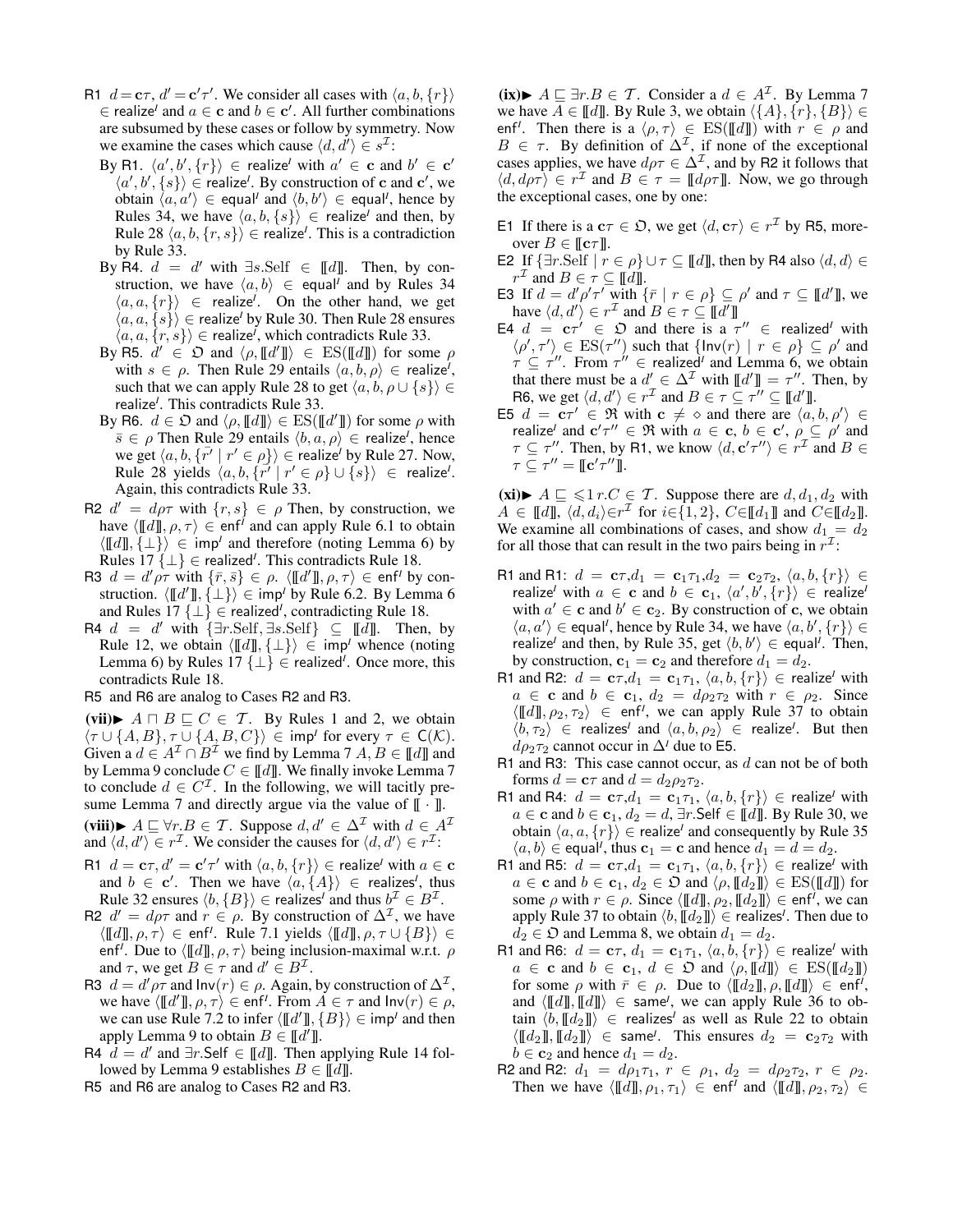enf<sup>*I*</sup>, thus we get by Rule 10 together with 4 also  $\langle \llbracket d \rrbracket, \rho_1 \cup \rho_2, \tau_1 \cup \tau_2 \rangle \in \text{enf}^I$ . Hence, again by maximality, we know that  $\rho_1 = \rho_2$  and  $\tau_1 = \tau_2$  and thus  $d_1 = d_2$ .

- R2 and R3:  $d_1 = d\rho_1 \tau_1$ ,  $r \in \rho_1$ ,  $d = d_2 \rho_2 \tau_2$ ,  $\bar{r} \in \rho_2$ . Then,  $\langle \tau_2, \rho_1, \tau_1 \rangle \in \text{enf}^I$  and  $\langle \llbracket d_2 \rrbracket, \rho_2, \tau_2 \rangle \in \text{enf}^I$  as well. By Rule, we then obtain  $\langle [[d_2]], \tau_1 \rangle \in \text{imp}^I$ and  $\langle \llbracket d_2 \rrbracket, \rho_2 \cup \{ \bar{r} \mid r \in \rho_1 \}, \tau_2 \rangle \in \text{enf}^{\prime}$  and therefore via Rule 4  $\langle \llbracket d_2 \rrbracket, \rho_2 \cup \{ \bar{r} \mid r \in \rho_1 \}, \llbracket d_2 \rrbracket \cup \tau_2 \rangle \in \text{enf}^I,$ which (by construction-maximality) entails  $\{\bar{r} \mid r \in$  $\rho_1$ }  $\subseteq \rho_2$  and  $\tau_1 \subseteq [\![d_2]\!]$ . Then  $d\rho_1\tau_1$  cannot be in  $\Delta^{\mathcal{I}}$  as E3 would apply. Therefore this case cannot occur.
- R2 and R4:  $d_1 = d\rho_1 \tau_1$ ,  $r \in \rho_1$ ,  $d_2 = d$ ,  $\exists r$ . Self  $\in [d]$ . Then, by Rules 15.1, 15.3, and 4, we know that  $\exists \hat{r}$ . Self |  $r \in \rho$   $\cup$   $\tau \subseteq \llbracket d \rrbracket$ . But then  $d\rho_1 \tau_1$  cannot be in  $\Delta^{\mathcal{I}}$  as E2 would apply. Thus this case cannot occur either.
- R2 and R5:  $d_1 = d\rho_1 \tau_1$ ,  $r \in \rho_1$ ,  $d_2 \in \mathfrak{O}$  and  $\langle \rho_2, \llbracket d_2 \rrbracket \rangle \in$ ES([[d]]) for some  $\rho_2$  with  $r \in \rho_2$ . Then,  $\langle [d] \overline{d}, \rho_1, \tau_1 \rangle \in$ enf<sup>*I*</sup> and  $\langle \llbracket d \rrbracket, \rho_2, \tau_2 \rangle \in \text{enf}^I$  as well. By Rules 10 and 4, we obtain  $\langle \llbracket d \rrbracket, \rho_1 \cup \rho_2, \tau_1 \cup \tau_2 \rangle \in \text{enf}^I$  and thus (by maximality)  $\tau_1 = \tau_2$ . But then  $d\rho_1 \tau_1$  cannot be in  $\Delta^{\mathcal{I}}$  as E1 would apply. Hence, this case cannot occur.
- R2 and R6:  $d_1 = d\rho_1 \tau_1$ ,  $r \in \rho_1$ ,  $d \in \mathfrak{O}$  and  $\langle \rho_2, \llbracket d \rrbracket \rangle \in$  $ES([\![d_2]\!])$  for some  $\rho_2$  with  $\bar{r} \in \rho_2$ . Then,  $\langle [\![d]\!], \rho_1, \tau_1 \rangle \in$ enf<sup>*I*</sup> and  $\langle \llbracket d_2 \rrbracket, \rho_2, \llbracket d \rrbracket \rangle \in \text{enf}^I$  as well. Then, we get a contradiction analog to the case R2 and R3.
- R3 and R3:  $d = d_1 \rho_1 \tau_1$ ,  $\bar{r} \in \rho_1$ .  $d = d_2 \rho_2 \tau_2$ ,  $\bar{r} \in \rho_2$ . By construction of  $\Delta^{\mathcal{I}}$ , we directly obtain  $d_1 = d_2$ .
- R3 and R4:  $d = d_1 \rho_1 \tau_1$ ,  $\bar{r} \in \rho_1$ ,  $d_2 = d$ ,  $\exists r$ . Self  $\in [d]$ . From these, we obtain by Rule 11  $\langle \tau_1, \{r\}, \tau_1 \rangle \in \text{enf}^I$ . As additionally  $\langle \llbracket d_1 \rrbracket, \rho_1, \tau_1 \rangle \in \text{enf}^I$ , we can use Rule 10 to derive  $\langle \llbracket d_1 \rrbracket, \tau_1 \rangle \in \text{imp}^I$ . But then, with Rules 4 and by maximality  $\tau_1 \in [\![d_1]\!]$ , moreover, by Rule 15.2 follows  $\{\exists \hat{r}.\text{Self} \mid r \in \rho_1\} \subseteq [\![d_1]\!]$ . But then,  $d_1 \rho_1 \tau_1$  cannot be in  $\Delta^{\mathcal{I}}$  due to E2. So this case cannot occur.
- R3 and R5:  $d = d_1 \rho_1 \tau_1$ ,  $\bar{r} \in \rho_1$ ,  $d_2 \in \mathfrak{O}$  and  $\langle \rho_2, \llbracket d_2 \rrbracket \rangle \in$  $ES([d]]$  for some  $\rho_2$  with  $r \in \rho_2$ . Then,  $\langle [[d_1]], \rho_1, \tau_1 \rangle \in$ enf<sup>*I*</sup> and  $\langle \tau_1, \rho_2, \llbracket d_2 \rrbracket \rangle \in$  enf<sup>*I*</sup> as well. By Rule , we obtain  $\langle \llbracket d_1 \rrbracket, \llbracket d_2 \rrbracket \rangle \in \text{imp}^I$  and hence via Lemma 9 and maximality  $[[d_2]] = [[d_1]]$ . As  $d_2 \in \mathfrak{O}$ , we know by Lemma 8 that  $[[d_2]]$  can be realized only once, thus  $d_1 = d_2$ .
- R3 and R6:  $d = d_1 \rho_1 \tau_1$  and  $d \in \mathfrak{O}$  cannot both be true.
- R4 and R4: This case is obvious, as  $d = d_1 = d_2$ .
- R4 and R5:  $d_1 = d$ ,  $\exists r$ . Self  $\in$  [[d]].  $d_2 \in \mathfrak{O}$  and  $\langle \rho_2, \llbracket d_2 \rrbracket \rangle \in ES(\llbracket d \rrbracket)$  for some  $\rho_2$  with  $r \in \rho_2$ . Since  $\langle \llbracket d \rrbracket, \rho_2, \llbracket d_2 \rrbracket \rangle \in \text{enf}^I$ , we can apply Rule 15.1 to obtain  $\langle \llbracket d \rrbracket, \llbracket d_2 \rrbracket \rangle \in \text{imp}^I$ . Then, by Lemma 9  $\llbracket d_2 \rrbracket \subseteq \llbracket d \rrbracket$  and as  $d_2 \in \mathfrak{O}$ , we can use Lemma 8 to obtain  $d_1 = d = d_2$ .
- R4 and R6:  $d_1 = d$ , ∃r.Self  $\in [d]$ ,  $d \in \mathfrak{O}$  and  $\langle \rho_2, [d] \rangle \in$ ES( $[\![d_2]\!]$ ) for some  $\rho_2$  with  $\bar{r} \in \rho_2$ . From these, we obtain by Rule 11  $\langle [[d]], {r}, [[d]] \rangle \in \text{enf}^I$ . As additionally  $\langle \llbracket d_2 \rrbracket, \rho_2, \llbracket d \rrbracket \rangle \in \mathsf{enf}^I$ , Rule 10 yields  $\langle \llbracket d_1 \rrbracket, \llbracket d \rrbracket \rangle \in$  $\mathsf{imp}^I$ . With Rules 4 and by maximality  $\llbracket d \rrbracket \subseteq \llbracket d_2 \rrbracket$ . From  $d \in \mathfrak{O}$  and Lemma 8 follows  $d = d_1 = d_2$
- R5 and R5:  $d_1 \in \mathfrak{O}$  and  $\langle \rho_1, [\![d_1]\!] \rangle \in ES([\![d]\!])$  for some  $\rho_1$ with  $r \in \rho_1, d_2 \in \mathfrak{O}$  and  $\langle \rho_2, [\![d_2]\!] \rangle \in ES([\![d]\!])$  for some  $\rho_2$  with  $r \in \rho_2$ . As we have  $\langle \llbracket d \rrbracket, \rho_1, \llbracket d_1 \rrbracket \rangle \in \text{enf}^I$  as well as  $\langle \llbracket d \rrbracket, \rho_2, \llbracket d_2 \rrbracket \rangle \in \text{enf}^I$ , we get by Rules .1 and .2 together with 4 also  $\langle \llbracket d \rrbracket, \rho_1 \cup \rho_2, \llbracket d_1 \rrbracket \cup \llbracket d_2 \rrbracket \rangle \in \text{enf}^I.$ Hence, by maximality, we know that  $\llbracket d_1 \rrbracket = \llbracket d_2 \rrbracket$  and

therefore, via Lemma 8,  $d_1 = d_2$ .

- R5 and R6:  $d_1 \in \mathfrak{O}$  and  $\langle \rho_1, [\![d_1]\!] \rangle \in ES([\![d]\!])$  for some  $\rho_1$ with  $r \in \rho_1, d \in \mathfrak{O}$  and  $\langle \rho_2, \llbracket d \rrbracket \rangle \in ES(\llbracket d_2 \rrbracket)$  for some  $\rho_2$  with  $\bar{r} \in \rho_2$ . As in the case R5 and R6, we obtain  $\langle \llbracket d_2 \rrbracket, \llbracket d_1 \rrbracket \rangle \in \text{imp}^I$ , hence  $\llbracket d_1 \rrbracket \subseteq \llbracket d_2 \rrbracket$ , therefore (as  $d_1 \in \mathfrak{O}$  and by Lemma 8) also  $d_1 = d_2$ .
- R6 and R6:  $d \in \mathfrak{O}$  and  $\langle \rho_1, [\![d]\!] \rangle \in ES([\![d_1]\!])$  for some  $\rho_1$  with  $\bar{r} \in \rho_1$ ,  $\langle \rho_2, \llbracket d \rrbracket \rangle \in ES(\llbracket d_2 \rrbracket)$  for some  $\rho_2$ with  $\bar{r} \in \rho_2$ . Then we have  $\langle [[d_1]], \rho_1, [[d]] \rangle \in \text{enf}^1$ and  $\langle \llbracket d_2 \rrbracket, \rho_2, \llbracket d \rrbracket \rangle \in \text{enf}^I$ . Moreover,  $d \in \mathfrak{O}$  implies  $\langle \llbracket d \rrbracket, \llbracket d \rrbracket \rangle \in \text{same}^I \text{ such that we can apply Rule 22}$ to obtain  $\langle \llbracket d_1 \rrbracket, \llbracket d_2 \rrbracket \rangle \in \mathsf{same}^{\prime}$ , whence via Rule 20, Lemma 9, and Lemma 8, we can conclude  $d_1 = d_2$ .

(xiii)►  $a:A \in \mathcal{A}$ . By Rule 23,  $\langle a, \{A\}\rangle \in$  realizes<sup>*I*</sup>, and by the definition of *T*, we obtain  $a^{\mathcal{I}} \in A^{\mathcal{I}}$  as desired.

 $(xiv)$   $\triangleright$   $(a, b):r \in \mathcal{A}$ . By Rule 26 we have  $\langle a, b, \{r\}\rangle$  ∈ realize<sup>*I*</sup>. Then the definition of  $I$  (in particular R1) yields  $\langle a^{\mathcal{I}}, b^{\mathcal{I}} \rangle \in r^{\mathcal{I}}.$ П

### Horn-SROIQ is 2-EXPTIME hard

We show 2-EXPTIME hardness standard reasoning in Horn- $\text{SROTQ}$  by reducing the word problem of a deterministic Turing machine that halts within double exponential time to the unsatisfiability of a Horn- $\mathcal{SROTQ}$  KB.

Axiomatizing a Double Exponential Grid First we show how to axiomatize a finite grid of size  $2^{2^n} \times 2^{2^n}$  for a given *n*. This is done similarly as in (Kazakov 2008), but by introducing additional concept names to avoid using negated concepts, we obtain an axiomatization which is in Horn-SROIQ.

We first use the well-known binary integer counting technique to axiomatize r-chains of length  $2^n$ .

The ith low- and the ith high-bit cannot be set for the same element; every element of the r-chain having some low-bits set (and hence not being the  $2<sup>n</sup>$ th one) has an rsuccessor. The first bit is always flipped when going to the next element in the r-chain. Initial elements (those in class  $Z$ ) have all low-bits set; we let E recognize the end of the r-chain (i.e. the individual with all high-bits set).

$$
L_i \sqcap H_i \sqsubseteq \bot \qquad L_i \sqsubseteq \exists r. \top \qquad 1 \leq i \leq n
$$
  

$$
L_1 \sqsubseteq \forall r. H_1 \quad H_1 \sqsubseteq \forall r. L_1 \quad Z \sqsubseteq \bigcap_{i \leq n} L_i \quad \bigcap_{i \leq n} H_i \sqsubseteq E
$$

For every bit position  $k > 1$ , we introduce a marker  $S_k$ to indicate the bit with the largest position that should be flipped in the next element of the  $r$ -chain.

$$
\begin{array}{l} S_k \sqsubseteq \forall r.L_m \quad S_k \sqcap S_m \sqsubseteq \bot \qquad \qquad (1 < m < k \leq n) \\ S_k \sqcap L_m \sqsubseteq \forall r.L_m \quad S_k \sqcap H_m \sqsubseteq \forall r.H_m \quad (1 < k < m \leq n) \\ L_k \sqcap \bigcap_{i < k} H_i \sqsubseteq S_k \quad S_k \sqsubseteq \forall r.H_k \qquad \qquad (1 < k \leq n) \end{array}
$$

Next, the  $2^n$ -r-chains are used to encode bit counters with  $2<sup>n</sup>$  positions. Those are 'concatenated' in ascending order to obtain a chain of double exponential length. We use the nominal  $o$  as origin of this chain and  $L_x$ ,  $H_x$  as the new counter's low- and high-bit, respectively. The origin starts a  $2<sup>n</sup>$ -r-chain; low and high bit are mutually exclusive:

$$
\{o\} \sqsubseteq Z \qquad H_x \sqcap L_x \sqsubseteq \bot
$$